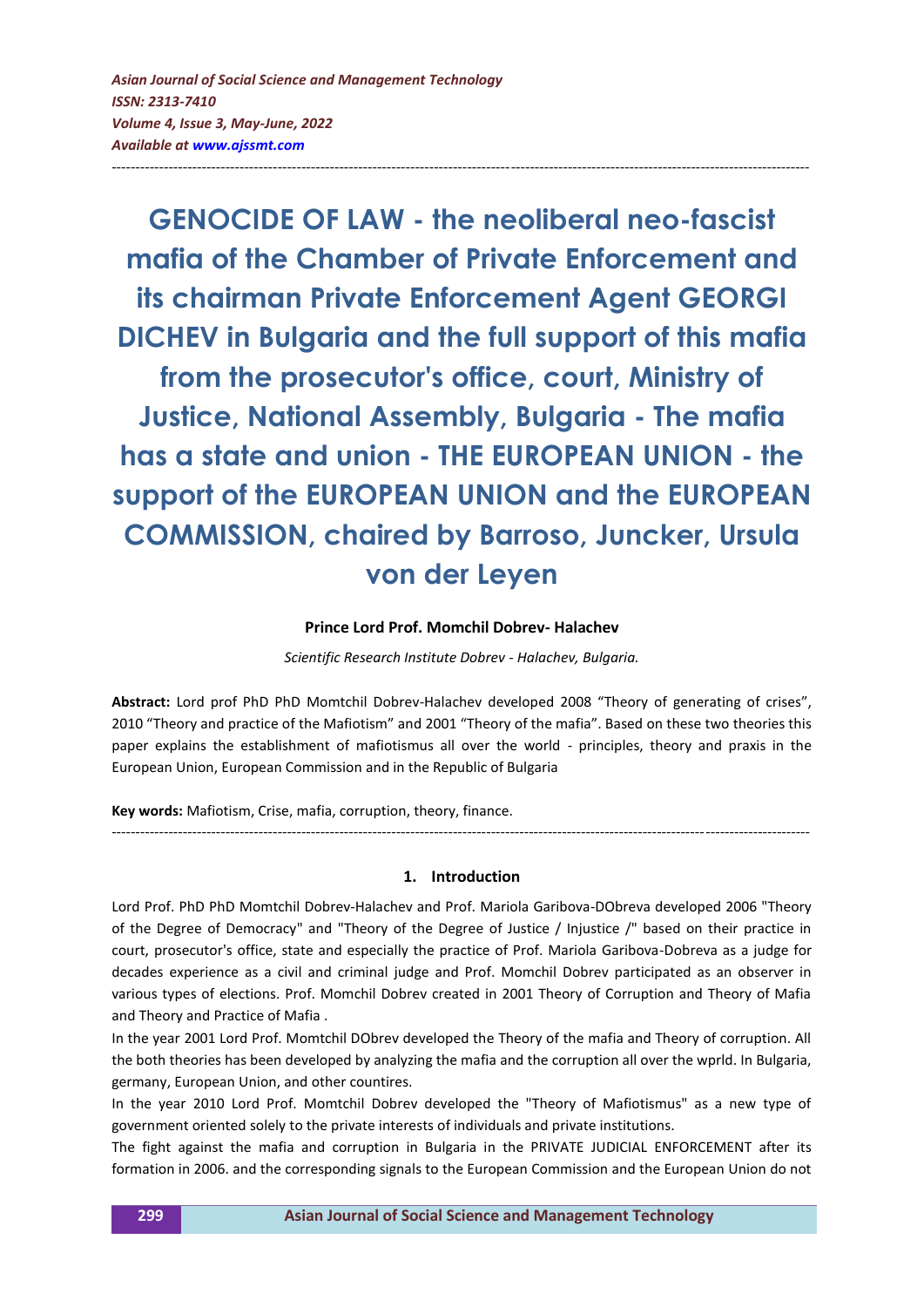give results because the mafia is at the highest state and European level and does what it wants. This mafia holds courts, prosecutors and all state institutions and the latter carry out its orders and carry out repressions, harassment, destruction of lives of private bailiffs who do not belong to the mafia.

## **2. Research methods**

Research methods of analysis, verification, control of all factors in corruption and the mafia in private enforcement, repression schemes, mafia and harassment, repression of honest private bailiffs, mafia schemes in the Chamber of Private Bailiffs 2006 Private Bailiff GEORGI SYKOV DICHEV and his assistants and participants in the council of the Chamber of Private Enforcement Agents.

Analysis of the law on private bailiffs, mafia practices in this law, mafia practices of the Council of the Chamber of Private Enforcement Agents, repression, proven lawlessness and umbrellas over crimes and violations of private bailiffs close to the mafia.

The inaction of the Ministry of Justice, ministers, members of the National Assembly, the European Commission, the European Union, the European Parliament, the Venice Commission, the Assembly of Europe is also inactive.

## **3. THE NEOLIBARAL NEO-FASCIST MAFIA in private enforcement with the President of the Chamber of Private Enforcement Agents Georgi Saykov Diochev and Ivan Hadjiivanov and MERKEL of Germany**

BULGARIA - THE MAFIA HAS A STATE

EUROPEAN COMMISSION - THE MAFIA HAS A UNION that supports the MAFIA in BULGARIA!

WHAT IS THE NORM IN BULGARIA AND IN THE EUROPEAN COMMISSION AND UNION?!?!?!

Illuminati financier: "GIVE ME CONTROL OVER THE CENTRAL BANK OF A COUNTRY AND I WILL NOT INTEREST IN WHO RULES IN THIS COUNTRY!

MAFIOT POLITICAL AGENCY FROM STATE SECURITY AND FOREIGN INTELLIGENCE - USA and others:

Proposals are currently being made for a New Constitution and a General Assembly to convene to adopt a New Constitution.

We will not go into details and therefore we will pay attention to what is the reason for the current state of our country Bulgaria and the European Union and the Commission ..

Corruption and the Mafia in Private Enforcement have become the norm in Bulgaria and it is supported by the EUROPEAN COMMISSION AND THE UNION, which means that the Mafia has conquered both the EC and the EU

The fact that the Prime Minister has appointed the Chief Prosecutor has become the NORM. It is clear why! Even if there are crimes by the executive branch, THE MAN OF THE MINISTER - THE PRESIDENT BOYKO BORISOV should not bring charges against his ministers and against him.

It is no coincidence that Prosecutor KOKINOV stated to the Prime Minister BOYKO BORISOV as Chief Prosecutor SOTIR TSATSAROV - "YOU PUT IT FOR YOURSELF !!"

The successor of SOTIR TSATSAROV is his favorite IVAN GESHEV who has investigated ministers and Prime Minister BOYKO BORISOV for records and others!

The fact that the prosecutor's office has not brought charges against ministers and prime ministers and statesmen has become a NORM-LAW.

It has become the norm for the prosecutor's office to raise fabricated accusations against dissidents and antimafia and corruption fighters, honest private bailiffs, and the government of Prime Minister BOYKO BORISOV, and even to try to KILL those dissidents in ARREST.

### WHAT IS THE NORM IN BUI GARIA?!?!?!

 Illuminati financier: "GIVE ME CONTROL OVER THE CENTRAL BANK OF A COUNTRY AND I WILL NOT INTEREST IN WHO RULES IN THIS COUNTRY!

MAFIOT POLITICAL AGENT FROM STATE SECURITY AND FOREIGN INTELLIGENCE - USA and others: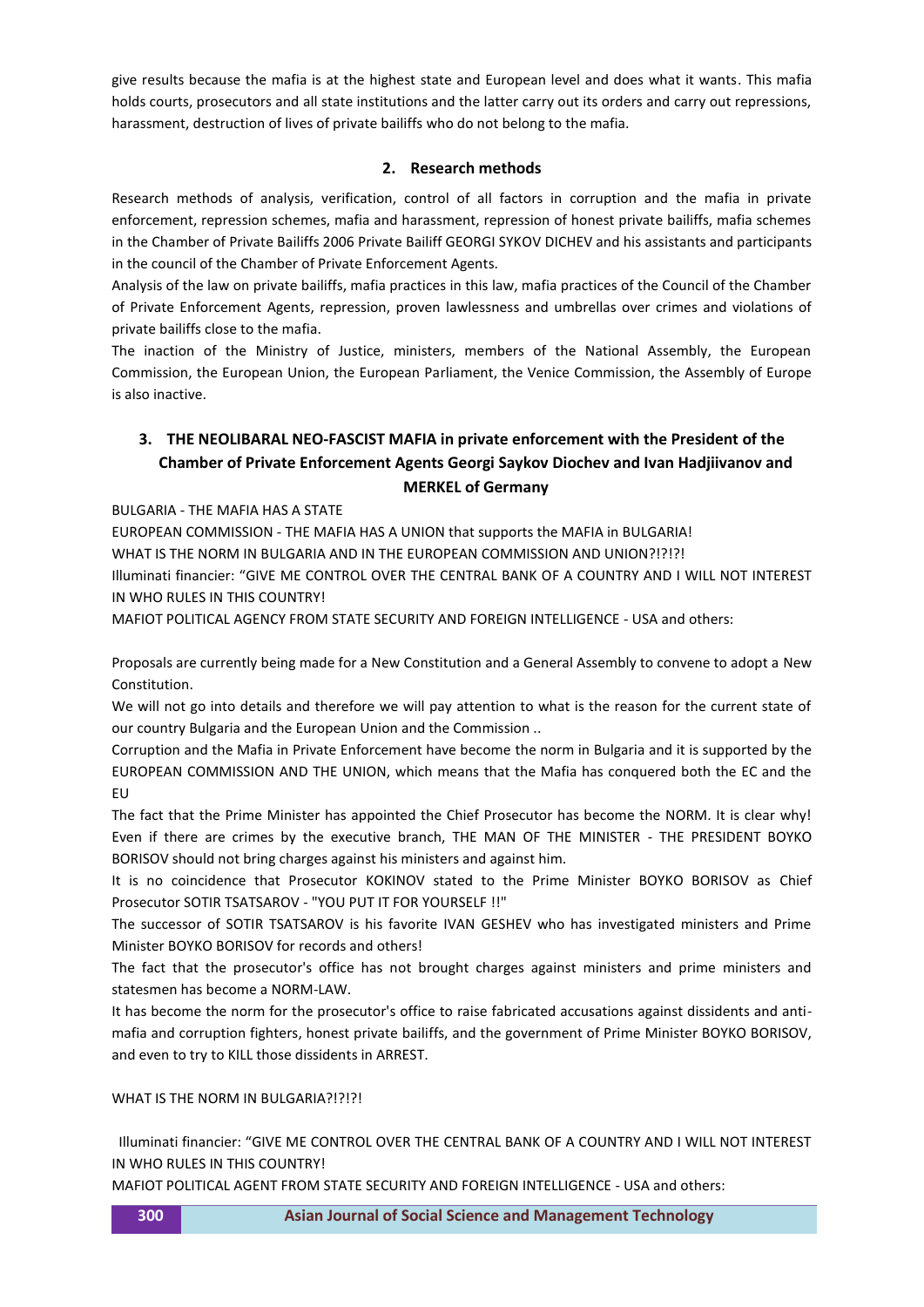THE MAFIA HOLD THE PRIVATE ENFORCEMENT.

Norma has become the prosecutor's office to raise fabricated accusations against dissidents and anti-mafia and corruption fighters, and even to try to KILL them in ARREST.

NORM is from 2008. not to be ACCUSED against PEA Dichev, PEA Yakimov, PEA. Cholakov and dozens of other PEAs violated the law.

NORMA is the double standard in the prosecution and throughout the country and the European Commission and the Union.

### **3.1. WHAT IS THE NORM IN BULGARIA in the private court proceedings and the judicial system?!?!?! THE NEOLIBARAL NEO-FASCISTS MAFIA in PROSECUTOR'S OFFICE in support of Private Mafia Bailiffs**

THE PROSECUTOR'S OFFICE of the Chief Procurator SOTIR TSATSAROV and the Chief Procurator IVAN GESHEV as a tool for covering up, stretching a flurry over the PEAs from the mafia who have committed crimes NORMA is prosecutors to stretch an umbrella over proven crimes by private bailiffs of the mafia embezzlement

of hundreds of thousands of euros, fraud and theft of hundreds of thousands of euros.

NORMA is for prosecutors to tighten their grip on crimes committed by the PEAs by the mafia,

It is NORM for prosecutors to pass a tsar over PEA-PEA DICHEV from the mafia, who for more than a year does not provide a regime of contacts of a father with his son, because the mother is a judge and sent 280 km from Sofia their common son

NORMA is for prosecutors to stretch an umbrella over the PEA - PEA CHOLAKOV from the mafia, which for ten years does not provide a regime of contacts of a father with his son.

NORMA is for prosecutors to stretch the umbrella of PEA Kovacheva from the mafia, who transfers BGN 712,000 from the specialist to another PEA Cholakov, without having the rights and powers of another PEA real theft and misappropriation of money from 2010.

NORMA is for prosecutors to stretch the umbrella of the PEA, which is from the mafia, which returns BGN 700,000 to a buyer who bought a property at a fake public sale, and who receives the property without money. NORMA is for prosecutors to stretch a tsar over PEAs, who have unjustly enriched themselves and misappropriated money from a debtor with hundreds of thousands of euros.

NORM is a prosecutor to stretch an umbrella over a state bailiff who has misappropriated money from a debtor twice the debtor's obligation.

NORMA is a prosecutor to stretch an umbrella over the PEA who is from the mafia.

NORMA is a prosecutor to stretch an umbrella over the PEA, a former state bailiff, who was an agent of the State Security, who constantly commits fraud.

NORMA is a prosecutor to stretch an umbrella over PEAs from the mafia for more than 15 years for embezzling hundreds of thousands of euros.

NORMA is a prosecutor to stretch an umbrella over the PEA from the mafia, which confiscates the property of non-debtors from a debtor and causes losses of over 3 million euros.

It is NORMA for prosecutors to stretch over the PEA from the mafia, which stole over BGN 700,000 from a creditor.

NORMA is for prosecutors to stretch an umbrella over PEA Cholakov and Cholakova from the mafia who, with death threats and threats from bandits, makes a creditor sign documents with which the creditor could be robbed of hundreds of thousands of euros with his money.

NORMA is for prosecutors to stretch an umbrella over PEAs from the mafia, which threatens creditors and steals their money - hundreds of thousands of euros.

NORMA is for prosecutors to stretch the umbrella of the PEA from the mafia who has filed an enforcement case on the basis of fraud and illegally issued a writ of execution for millions of euros.

NORMA is a prosecutor and close to the chief prosecutor SOTIR TSATSAROV and IVAN GESHEV to delay the initiation of pre-trial proceedings against PEAs from the mafia, which has misappropriated hundreds of thousands of euros for more than 13 years.

NORMA is a prosecutor to refuse to initiate pre-trial proceedings against the Private Enforcement Agents and a lawyer and money thief as an organized criminal group for stealing hundreds of thousands of euros from a creditor.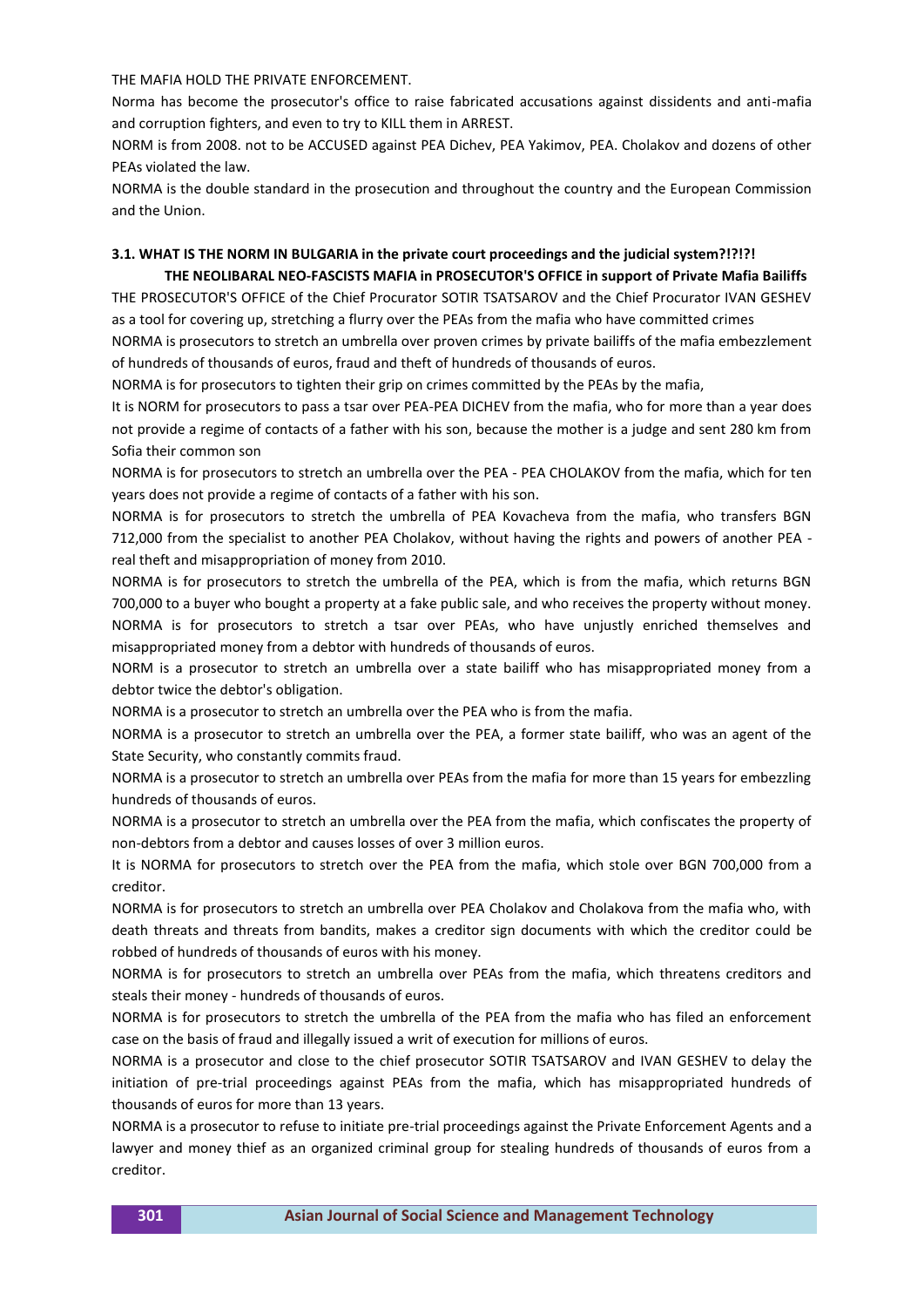NORMA is prosecutors and the entire prosecutor's office of Chief Prosecutor SOTIR TSATSAROV and Chief Prosecutor IVAN GESHEV not to deprive PEAs of mafia rights who, despite being banned, carry out commercial activities, because PEAs are not entitled to commercial activities by law.

NORMA is prosecutors and the entire prosecutor's office of the Chief Prosecutor SOTIR TSATSAROV and the Chief Prosecutor IVAN GESHEV, not to deprive the PEA of rights - the mafia that carries out commercial activities and lends money to creditors with the ultimate goal of robbing them.

NORMA is prosecutors and the entire prosecutor's office of Chief Prosecutor SOTIR TSATSAROV and Chief Prosecutor IVAN GESHEV to refuse to initiate pre-trial proceedings against PEAs from the mafia, who prepared a false seal of another PEA and stamped a decree for assignment of property. millions of euros.

## **3.2. THE PROSECUTOR'S OFFICE IN UNION with PEAs from the mafia such as PEA Dichev and other PEAs, as an instrument of the MAFIA FOR REPRESSION AGAINST honest PEAs in order to ruin human lives, deprivation of rights as PEAs and at the same time AGAIN the mafia**

NORMA is prosecutors and the entire prosecutor's office of the Chief Prosecutor SOTIR TSATSAROV and the Chief Prosecutor IVAN GSHEV to prepare a false accusation of fraud against the PEA - which does not belong to the mafia.

NORMA is prosecutors and the entire prosecutor's office of the Chief Prosecutor SOTIR TSATSAROV and the Chief Prosecutor IVAN GESHEV to file charges for things that are not a violation against PEA - who does not belong to the mafia, with the ultimate goal to deprive him forever of rights as PEA - Prosecutor Mariana Stankova Nina Yaneva, Daniela Dimitrova. .

NORMA is prosecutors of the entire Prosecutor's Office of the Chief Prosecutor SOTIR TSATSAROV and the Chief Prosecutor IVAN GESHEV to file charges on signals of the Chairman of the Chamber of Private Enforcement Agents Dichev - signals with false data and fraud in order to ruin human lives and deprivation of rights. prosecutors BAYAN BALEV, Mariana Stankova, Kostadinova, Nina Yaneva, Daniela Dimitrova.

NORMA is prosecutors whole prosecutor's office of the Chief Prosecutor SOTIR TSATSAROV and the Chief Prosecutor IVAN GESHEV to file charges on signals of the President of the Chamber of Private Enforcement Agents Dichev - signals with false data and fraud in order to ruin human lives AND years later the victim FOR THIS RACKET.

It is NORM for prosecutors BAYAN BALEV to initiate pre-trial proceedings only on a signal without evidence AND AFTER PEOPLE AND THE MAFIA ENTERED HIS OFFICE.

NORMA is for prosecutor Mariana Stankavo to bring an accusation against the PEA that she has entered a decree for assignment, provided that such an act is entered by the announced buyer and not by the PEA.

NORMA is for prosecutors to stretch an umbrella over PEAs who have unjustly enriched themselves and misappropriated money from a debtor.

NORM is a prosecutor to stretch an umbrella over a state bailiff who has misappropriated money from a debtor twice the debtor's obligation.

NORMA is a prosecutor to stretch an umbrella over the PEA who is from the mafia.

NORMA is a prosecutor to stretch an umbrella over the PEA, a high-ranking state bailiff who was an agent of the State Security.

NORMA is a prosecutor to stretch an umbrella over PEAs from the mafia for more than 15 years for embezzling hundreds of thousands of euros.

NORMA is a prosecutor to stretch an umbrella over the PEA from the mafia, which confiscates the property of non-debtors from a debtor and causes losses of over 3 million euros.

It is NORMA for prosecutors to stretch over the PEA from the mafia, which stole over BGN 700,000 from a creditor.

NORMA is for prosecutors to stretch an umbrella over the PEA from the mafia, which with death threats and threats from bandits makes a creditor sign documents with which the creditor could be robbed of hundreds of thousands of euros with his money.

NORMA is for prosecutors to stretch an umbrella over PEAs from the mafia, which threatens creditors and steals their money - hundreds of thousands of euros.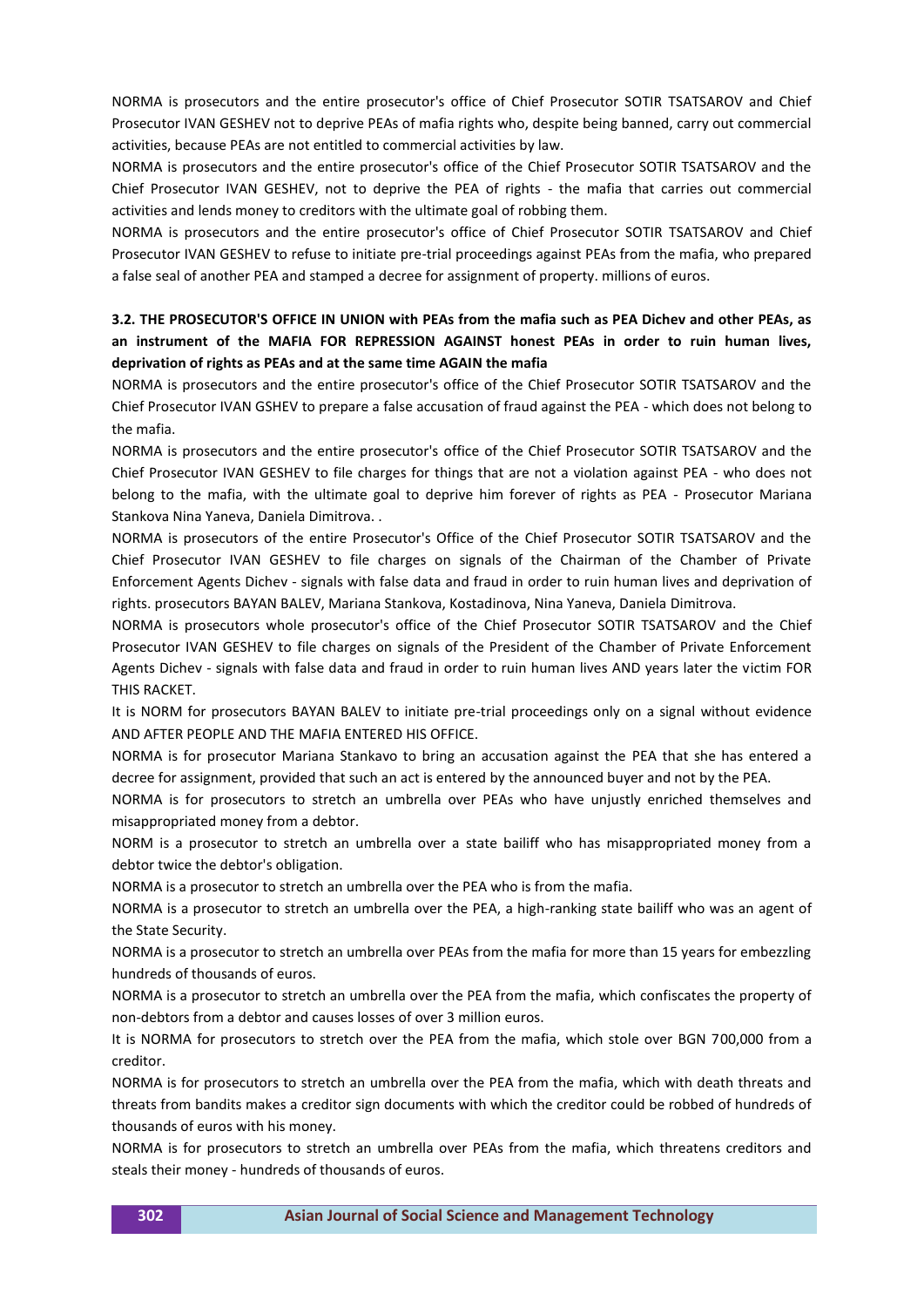NORMA is for prosecutors to stretch the umbrella of the PEA from the mafia who has filed an enforcement case on the basis of fraud and illegally issued a writ of execution for millions of euros.

NORMA is a prosecutor to delay the initiation of pre-trial proceedings against PEAs from the mafia, which has embezzled hundreds of thousands of euros for more than 13 years.

NORMA is a prosecutor to refuse to initiate pre-trial proceedings against the Private Enforcement Agents and a lawyer and money thief as an organized criminal group for stealing hundreds of thousands of euros from a creditor.

NORMA is prosecutors and the entire prosecutor's office of the Chief Prosecutor SOTIR TSATSAROV and the Chief Prosecutor IVAN GESHEV, not to deprive the PEAs of the mafia, which, despite being banned, carry out commercial activities.

NORMA is prosecutors and the entire prosecutor's office of Chief Prosecutor SOTIR TSATSAROV and Chief Prosecutor IVAN GESHEV not to deprive PEAs of their rights - the mafia that carries out commercial activities and lends money to creditors with the ultimate goal of robbing them.

NORMA is prosecutors and the entire prosecutor's office of Chief Prosecutor SOTIR TSATSAROV and Chief Prosecutor IVAN GESHEV to refuse to initiate pre-trial proceedings against PEAs from the mafia, who prepared a false seal of another PEA and stamped a decree for assignment of property. millions of euros.

THE NORM IS THAT THERE IS NO JUSTICE, THERE IS NO JUSTICE.

NORMA is for prosecutors not to obey laws, prosecutors to appoint experts who serve the mafia and the prosecution and are ready to prepare any false expertise, a prosecutor to appoint an expert to prepare a graphological expertise, which is false and claims the opposite when the prosecutor influences the process and the evidence by appointing experts close to the mafia to prepare appraisal, accounting, graphological, psychiatric and other expertise accounting, as well as dependents who give obviously incorrect appraisals, such as appraisal of real estate prices 500 times above normal market prices.

NORMA is for a prosecutor to bring charges for a crime committed by another person by imputing crimes, which is contrary to the law and practice when the prosecutor does not respect international law.

NORM It is when the prosecutor deliberately misapplies the law, for example the prosecutors Mariana Stankova, Yaneva, Dimitrova, Balev who accuse the PEA of selling properties, which she seized on 30.08.2007. of public sales in early 2008, provided that after the foreclosure on 30.08.2007. Kremikovtzi sold them to third parties on 02.112007. and 09.09.2007 despite the ban on property - ie. there is a proven crime by Kremikovtzi employees, but for these prosecutors this is not a crime - that of Kremikovtzi.

NORM IS when the prosecutor deliberately does not quote the law, when the prosecutor deliberately mistreats the law deliberately wrongly replaces and adds laws.

NORM is when the prosecutor deliberately mistakenly treats indisputable evidence, which is not in his favor

NORM is when the prosecutor deliberately does not even comment on indisputable written evidence - crimes committed by other persons - prosecutor Stankova, Dimitrova, Yaneva,

NORM IS when the prosecutor deliberately fails to enforce an effective court decision.

NORM Is when the prosecutor deliberately does not apply the law because the defendant is his fellow judge

NORM Is when the prosecutor deliberately does not respect the decrees of other institutions NRA, prosecutor's office for proven facts and circumstances.

NORM It is when the prosecutor does not even comment on indisputable collected written evidence prosecutor Yaneva, Dimitrova Stankova - payments by bank transfer.

NORM IS when the prosecutor orders the expert not to respect the law and not to comply with an effective decision

NORM It is when a prosecutor appoints experts and orders them to prepare accounting expertise and instead of complying with the law and setting prices for uncategorized land - soles - uncategorized land assessed by law and regulation at a price of BGN 40 per decare, sets prices from 18,000 to 28,000 BGN per decare - which is 450 TIMES OVER THE LEGAL and determination of non-categorized lands AS LPR for construction of 10 storey buildings. Prosecutors Mariana Stankova, Dimitrova, Yaneva.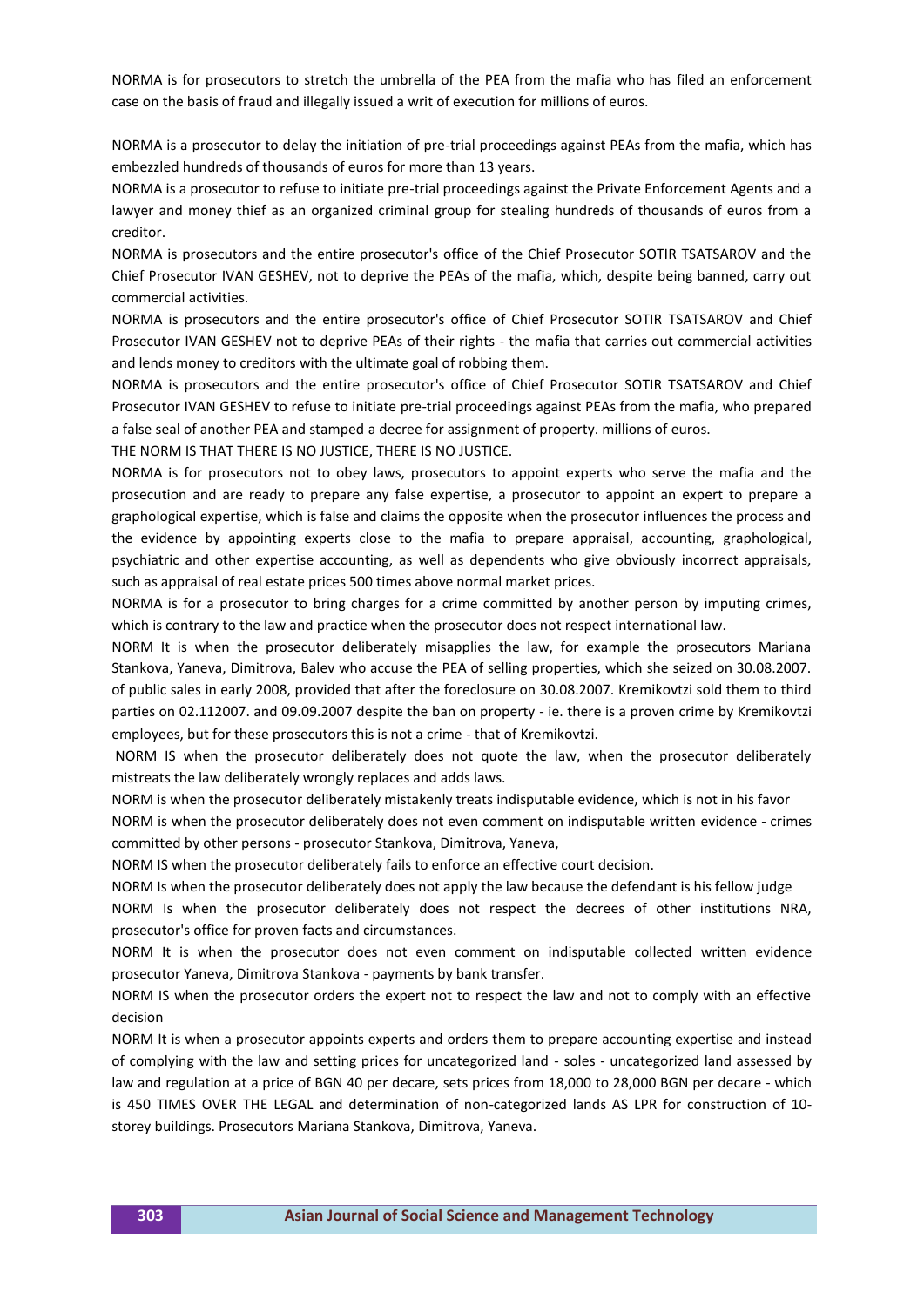THE NORM IS THE EXECUTION OF REPRESSION, COORDINATION, EXTORTION by prosecutors against citizens and companies that do not obey the executive branch - the Prime Minister and his racketeering and extortion to transfer property to companies.

NORM IS when prosecutors fabricate indictments with fabricated charges, or charges based on fraud and fake expert reports in violation of the laws of that country.

NORM IS when prosecutors cover up crimes committed by the Prime Minister, by ministers, by officials of the executive branch,

NORMA is when prosecutors cover up inaction and non-compliance with laws, non-compliance with court decisions,

NORM is when prosecutors cover up crimes - theft of state property, theft of private land, theft of land in favor of construction, theft of companies, factories.

NORM IS when prosecutors cover up crimes of the executive branch - theft of EU funds,

NORM IS when prosecutors cover up schemes for theft and extortion of citizens by state companies - offering supply of electricity, gas, heat, water.

NORM is when prosecutors HAVE STRENGTHENED AN UMBRELLA, DOUBLE STANDARD IN THE THEFT OF LAND FROM PRIVATE LAND 2015-MARCH 2016 FOR THE CONSTRUCTION OF THE "NORTH TANGENT" OF SOFIA, TWO-TWO.

THE NORM IS WHEN PROSECUTORS OF THE CHIEF PROSECUTORS Assoc. Prof. BORIS VELCHEV, SOTIR TSATSAROV, IVAN GESHEV STRETCH AN UMBRELLA FOR COMMITTED CRIMES BY PRIME MINISTER SERGEY STANESYOV Z.

NORMA is an umbrella of the prosecutor's office with Chief Prosecutor SOTIR TSATSAROV and Chief Prosecutor IVAN GESHEV for stealing land from companies close to the mafia ……

NORMA is an umbrella over judges, ministers, prime ministers.

NORMA is an umbrella stretched, double standard by prosecutors Mariana Stankova, Ina Yaneva, Boyan Balev, Tsankov, Dimitrova from the Sofia City Prosecutor's Office over proven crimes of private bailiffs such as Georgi Dichev, Ivan Cholakov, Nedyalka Kovacheva, Stoyan Yakimov, Bazinski and Bazinski and Bazinski.

NORMA is an open umbrella over a judge of the Sofia City Court Yordanka BORISOVA MOLLOVA and her brother HRISTO BORISOV MOLLOV, who possessed and stole slot machines and bingo-awakening with losses of over 20 million USD.

NORMA is a tsar over notaries such as Rumen Dimitrov, and dozens of others who have prepared notarial deeds based on the lack of documents, stolen owners, without signed contracts of sale.

NORMA An umbrella has been stretched by the prosecutors of FILCHEV, Assoc. Prof. BORIS VELCHEV, SOTIR TSATSAROV, IVAN GESHEV over mafia people like EMIL KYULEV, DONEV acquired fake deeds.

It is NORM for the prosecutors of SOTIR TSATSAROV and IVAN GESHEV to stretch an umbrella over judges whose cases worth hundreds of millions of euros have disappeared.

NORMA is ROKURORI INTENDED TO DELAY INVESTIGATIONS as prosecutor KYUVLIEVA in order to pass the statute of limitations and to end prosecutorial files for theft and fraud of money worth millions of euros.

NORM is the prosecutors of the chief prosecutors SOTIR TSATSAROV and IVAN GESHEV, prosecutor Boev refused to investigate persons WHO SELL ORIGINAL AMERICAN PASSPORTS AND AMERICAN DRIVERS FOR EUROS AND 15 DRIVERS FROM 15 EUROS.

NORMA is the prosecutors of the Chief Prosecutors SOTIR TSATSAROV and IVAN GESHEV to stretch an umbrella over tax officials performing racketeering, REPERSIONS over CITIZENS AND COMPANIES WITH THE PURPOSE OF THEFT OF ASSETS, COMPANIES, PROPERTIES and more.

Norma is prosecutors of Prosecutor General Sotir Tsatsarov and Ivan Geshev to have an umbrella over proven crimes of the former deputy chairman of the Supreme Court of Cassation Krasimir Vlakhov, who proven violate the law and the rules for random election and in specific cases, signed orders by appointing himself person without this random choice, EXACTLY CERTAIN JUDGES from the Supreme Court of Cassation, and who, despite not participating in a competition for a judge of the Supreme Court of Cassation, has ruled thousands of judicial acts - INVALID JUDICIAL ACTS and appoints judges to be convicted.

NORM IS THE ORDERS CARRIED OUT BY THE PROSECUTOR'S OFFICE OF SOTIR TSATSAROV AND IVAN GESHEV FOR DESTRUCTION OF CITIZENS WHOLE FAMILIES, COMPANIES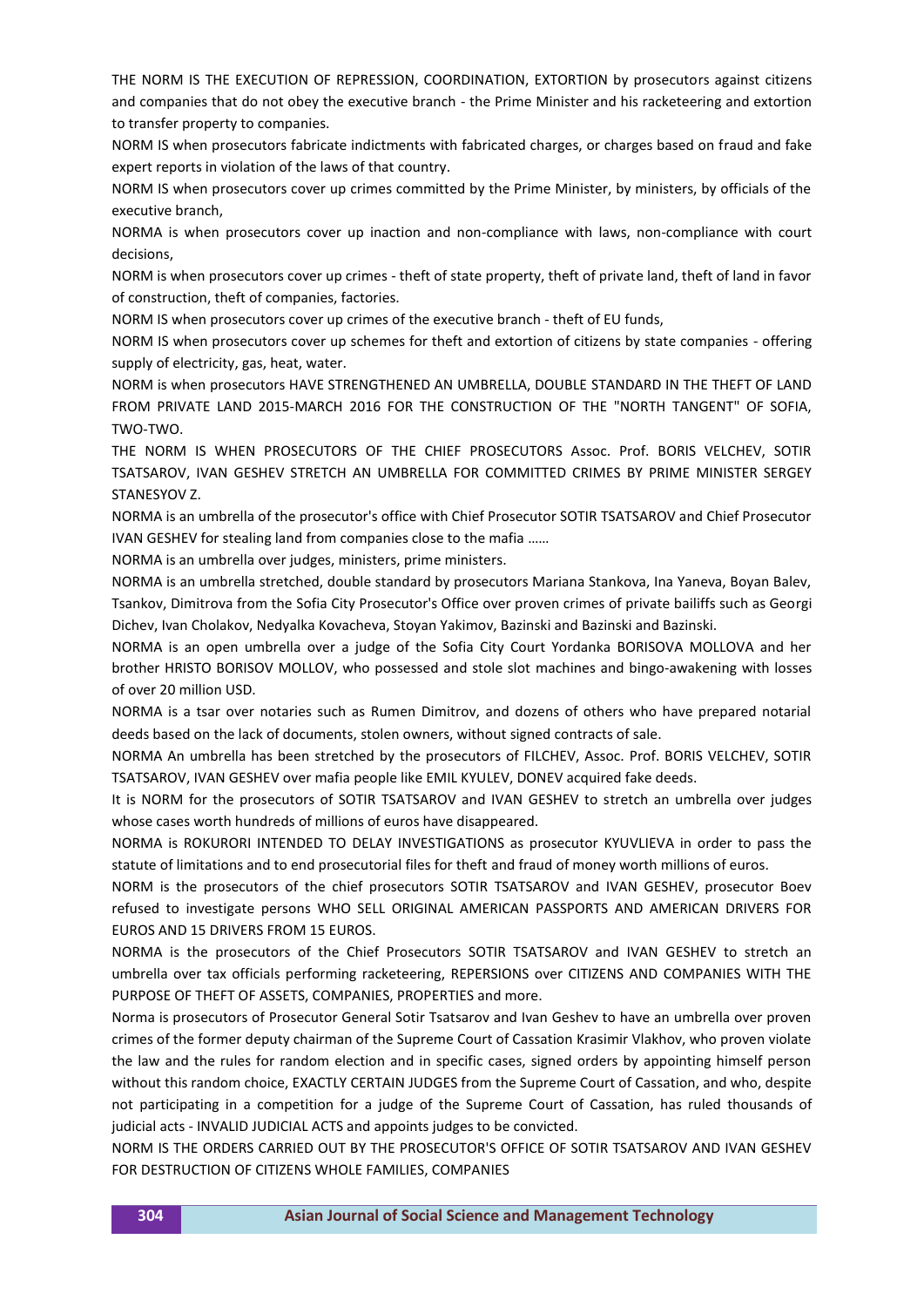NORMA is an umbrella over judges, ministers, prime ministers.

NORMA is an umbrella stretched, double standard by prosecutors Mariana Stankova, Ina Yaneva, Boyan Balev, Tsankov, Dimitrova from the Sofia City Prosecutor's Office over proven crimes of private bailiffs such as Georgi Dichev, Ivan Cholakov, Nedyalka Kovacheva, Stoyan Yakimov, Bazinski and Bazinski and Bazinski.

Norma is to raise charges against innocent citizens for the purpose of harassment and destruction - mainly means of mafia in the prosecutor's office, criminal lawlessness, order, racket, coercion, theft of real estate, factories - prosecutor Kostadinova and prosecutor Silyanova from the Sofia District Prosecutor's Office, Prosecutors Mariana Stankova, Prosecutors Nina Yaneva, Daniela Dimitrova, Boyan Balev, Tsankov, Popkolev from the Sofia City Prosecutor's Office.

## **3.3. THE MINISTRY OF JUSTICE under Ministers HRISTO IVANOVY PETKOVAY ZLATANOVA, TSETSKA TSACHEVA, DANAIL KIRILOV, AKHLADOVA, PROF. YANAKI STOILOV, as an instrument for CONCEALING CRIMES committed by PEAs of the Mafia, stretching an umbrella over PEAs of the MAFIA**

MINISTRY OF JUSTICE AS AN INSTRUMENT FOR STRETCHING BETWEEN CRIMES COMMITTED BY PEOPLE'S PEOPLE OF THE MAFIA

NORM is the ministers like TSETSKA TSACHEVA, DANAIL KIRILOV, AKHLADOVA, Prof. YANAKI STOILOV, NADEZHDA YORDANOVA, not to delete the private bailiffs Stoyan Yakimov, Tsacheva, and ACHEV, because they carry out trade.

NORMA is inspectors and ministers of justice, as mentioned above, not to take any actions, inspections against private individuals from the Ministry of Finance and to cover up their crimes.

NORMA is that inspectors and ministers of justice should not take measures against the PEAs from the mafia who have misappropriated hundreds of thousands of euros, who have committed frauds on a particularly large scale, who have stolen creditors with hundreds of thousands of euros.

NORMA is the inspector and ministers of justice not to take measures against PEAs - who has made a foreclosure of real estate of companies as the debtor is only a natural person

THE NORM is for inspectors and ministers of justice not to take measures against STATE BUDGET ENFORCEMENTERS who have forced a debtor to PAY TWICE THE SAME OBLIGATION and TO KEEP HIM FOR TENS.

It is NORM that inspectors and ministers of justice should NOT FORM ANY DISCIPLINARY PROCEEDINGS AGAINST PEOPLE from the mafia PEA DICHEV, PEA Yakimov, PEA Bazinski, PEA ChasaI and Petseva Tsacheva, Petri Tsacheva and PEA

## **3.3.1. MINISTRY OF JUSTICE as a body of repression against honest PEAs based on complaints and signals from people close to the mafia**

Ministry of Justice as a repressive neoliberal neo-fascist body for instituting DISCIPLINARY PROCEEDINGS against PEAs without any violations in order to punish and disqualify them.

The Ministry, which prepares false reports and initiates disciplinary proceedings against PEAs, provided that the complaints of the mafia persons DO NOT EVEN CIT ANY ENFORCEMENT CASE, in which there are violations.

### **3.4. COURTS**

The court system of the Sofia City Court, the Sofia Court of Appeal and the Supreme Court of Cassation-as an instrument for legalizing crimes committed by the PEA by the Mafia and the stretch of an umbrella over their transference and back deprivation of the rights of the "PEA" they have not actually committed any violations and disqualifications.

JUDICIAL SYSTEM THE COURTS OF THE SOFIA CITY COURT, THE SOFIA COURT OF APPEALS AND THE SUPREME COURT OF CASSATION - AS AN INSTRUMENT FOR REPRESSION DESTRUCTION OF LIFE

Judges from the Supreme Court of Casa in Dogoovka with the PEA-Mafia PEA Dichev and others, to fail the designated penalties from the disciplinary compliance and the Council of the Chamber of PEA, the Mafia Mafia Mafia with JS JS JUDS in the Supreme Xat Court

AGREEMENTS of PEA DICHEV with judges from the Supreme Court of Cassation, who serve the MAFIA, to deprive the PEA of PEA - who does not even have any violations.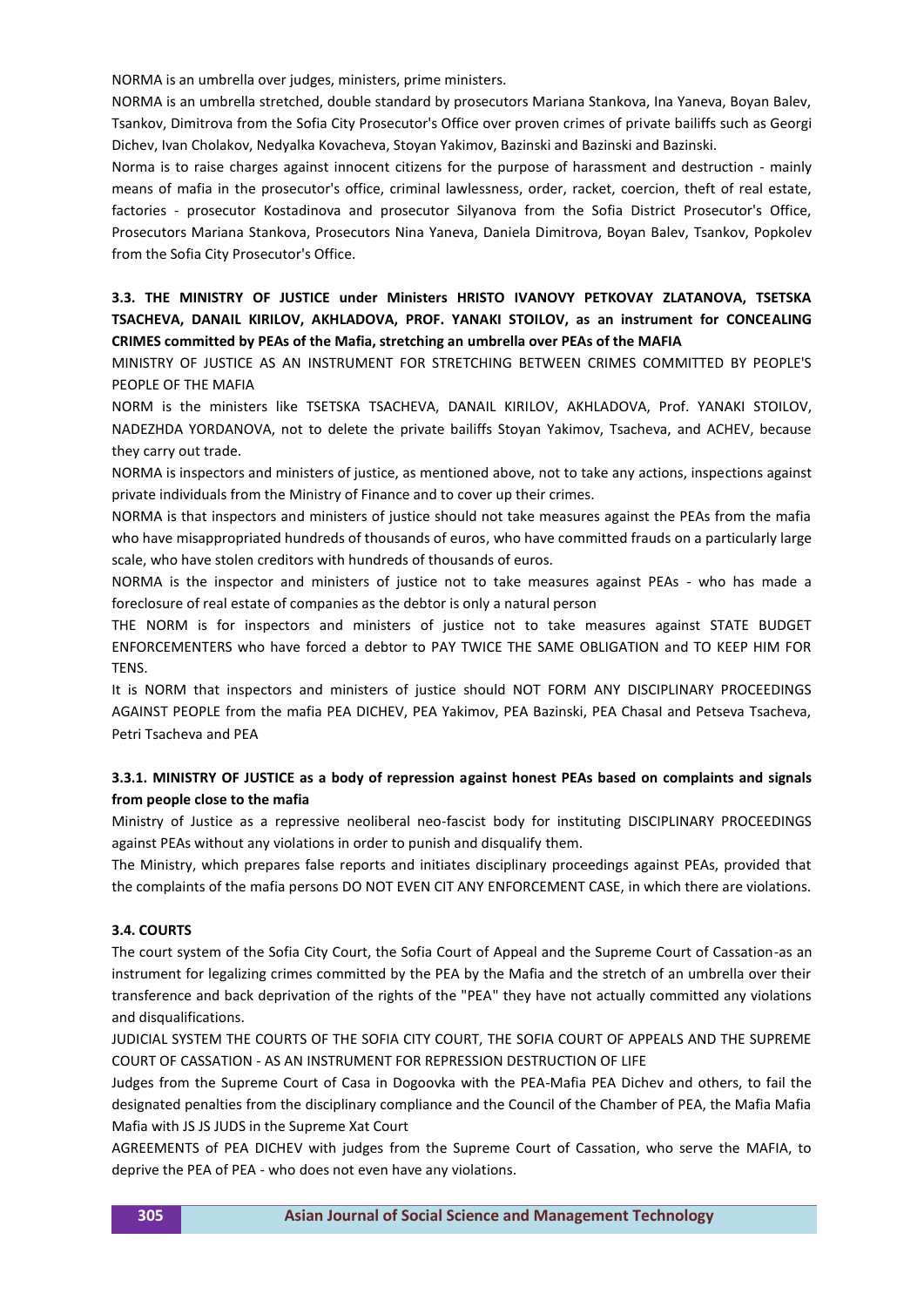AGREEMENT OF PEA DICHEV with JUDGES of the Supreme Court of Cassation to deprive the PEA who has given a notarized power of attorney to a person to come and receive documents from Banks, National Revenue Agency and other state institutions - WHICH IS NOT A VIOLATION OF THE LAW - and to deprive him from rights for a YEAR AND TO RUIN HIS BUSINESS.

THE AGREEMENT of PEA DICHEV and the mafia of PEAs with the Deputy Chairman of the Supreme Court of Cassation, Judge KRASIMIR VLAHOV

AGREEMENT OF PEA DICHEV with judges from the Supreme Court of Cassation to make a case against him for deprivation of rights to the Ministry of Justice with Minister Hristo Ivanov who forgets to confirm the interest of the Ministry of Justice in this case and this punishment against PEA DICHEV**.**

### **3.5. NATIONAL REVENUE AGENCY**

NATIONAL REVENUE AGENCY in alliance with PEA-DICHEV PEA from the mafia, as an instrument of the MAFIA FOR REPRESSION AGAINST PEA

Initiation of audits against PEAs and determination of the amounts that are in the special account that belong to CLAIMERS AND DEBTORS AND DETERMINE THEM FOR INCOME of a private bailiff in order to be sentenced to DUZHA man.

Inventing gtlbi and the penalty - such as INTEREST of BGN 12,869 on ZERO PRINCIPAL and forcing the PEA to pay HTAZI INNOCENT INTEREST, formed on the zero ZERO PRINCIPAL

EXECUTION of the entire REPRESSIVE APPARATUS of the National Revenue Agency, for foreclosures on the accounts of the Frequency Private Enforcement Agents, in order to ruin his business, depriving him of the opportunity to even receive and take a loan from a bank in the amount of 1000 euros, ie. PHYSICAL DESTRUCTION OF MAN AND ITS CAUSATION OF DISEASES AND INADMISSIBLE DISEASES.

ACTUALLY, the refusal and stretching of an umbrella over the private individuals from the mafia WHO HAVE APPROPRIATED HUNDREDS OF THOUSANDS OF EUROS

# **4. SCHEMES OF REPRESSION OF NEOLIBERAL NEOFASCIST MAFIOTISM of the chairman of the Private Enforcement Agents DICHEV of the Chamber of Private Enforcement Agents and his friends in the Council of the Chamber of Private Enforcement Agents - THE PURPOSE IS TO RUIN**

FIRST OPTION - SCHEME OF THE ORDER OF THE MAFIA PEOPLE DICHEV and the council of the Chamber of Private Enforcement Agents:

**1 /.** SIGNAL from Private Enforcement Agents Dichev Council of the Chamber of Private Enforcement Agents to the Prosecutor's Office - to the Chief Prosecutor SOTIR TSATSAROV, to the Chief Prosecutor Assoc. Prof. BORIS VELCHEV and to the prosecutors dozens of other prosecutors, in whose offices SI DICHEV enters unhindered whenever he wishes and requests.

**2 /.** PROSECUTOR SERVING THE MAFIA FORMES CRIMINAL PROCEEDINGS AGAINST THE INNOCENT immediately, even on SIGNAL WITHOUT ANY WRITTEN EVIDENCE, WITHOUT ANY NAME. THE PURPOSE is to bring a criminal case to court, and then a DETERMINED JUDGE serving the mafia to convict the JUDGE and to deprive him of his rights in general as a private bailiff.

**3 /.** JOURNALIST VALYA AHCHIEVA MAKES A TELEVISION BROADCAST ON BULGARIAN NATIONAL TELEVISION AND BROADCASTS HIM ON TELEVISION, USING LIES AND DEFAMATIONS DISTRIBUTED BY POLITICIANS SUCH AS IVO SAVOV, VANDOVA POLITIA

**4 /.** A MAFIA JOURNALIST PUBLISHES IN A WEEKLY OR DAILY NEWSPAPER AGAIN THESE LIES, FOR example, IN BANKER AND OTHER NEWSPAPERS

**THE PURPOSE OF DESTRUCTION OF HUMAN LIVES.**

**SECOND OPTION - THROUGH COMPLAINTS OF SUBJECT PERSONS against a certain PEA to initiate a disciplinary case WITH WHICH TO BE DEPRIVED OF RIGHTS**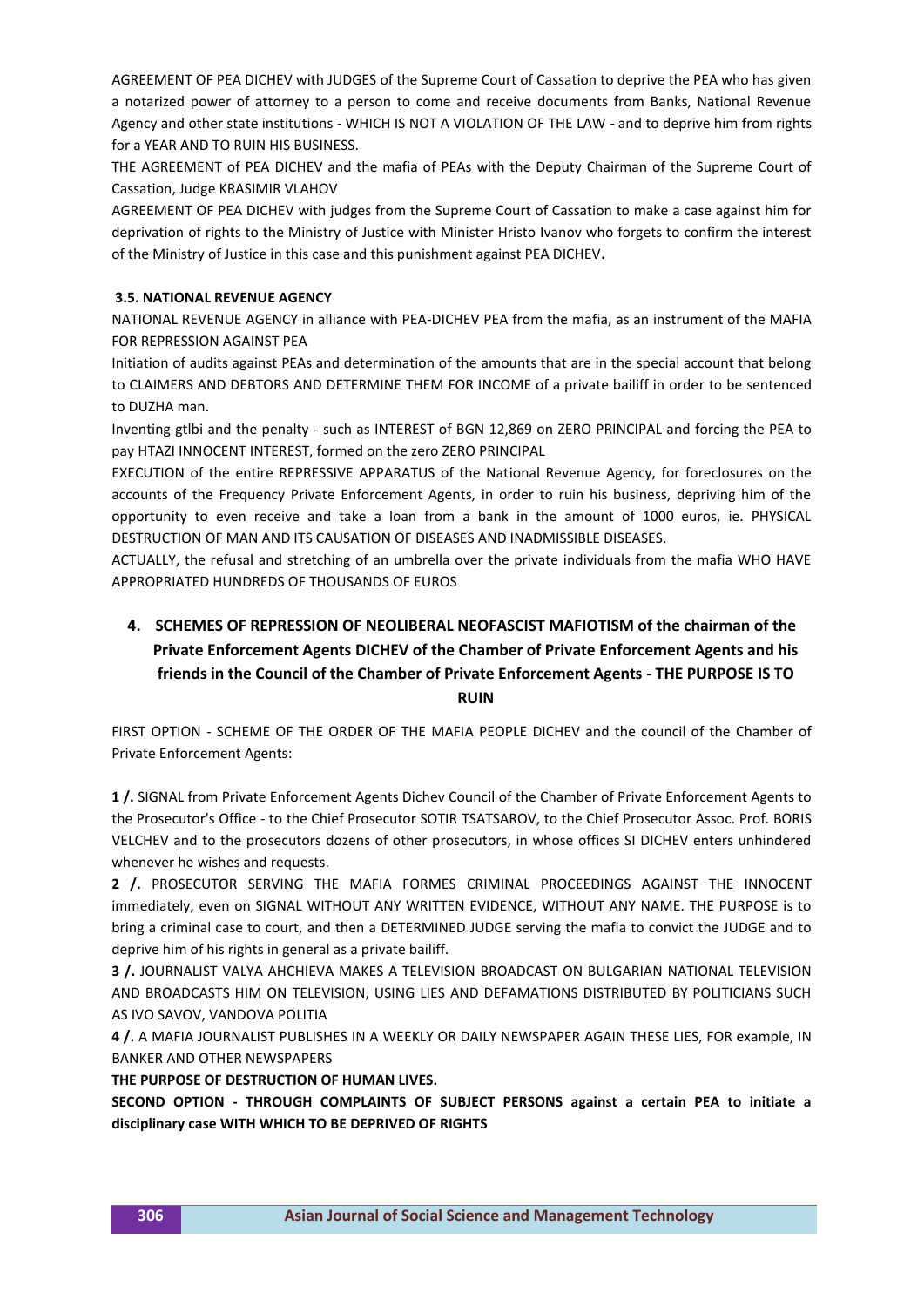**1 /.** PEA DICHEV drives people - creditors or debtors in enforcement cases in ORDERS TO REMOVE Private Enforcement Agent TO WRITE COMPLAINTS AGAINST THE ORDERED PEOPLE. Loyal friends of PEA DICHEV, such as Krassimir Mollov and others, are used as complainants.

**2 /.** Then a REPORT IS PREPARED - FRAUD, DOCUMENT WITH FALSE CONTENT and lies and false data and on the basis of this report, which is not submitted to the sanctioned MSI, the Council of the Chamber of Private Enforcement Agents chaired by of a disciplinary case punishable by DEPRIVATION as a Private Enforcement Agent

**3 /.** Then the disciplinary panel confirms the CRAZY DECISION OF THE COUNCIL OF THE CHAMBER - THE MAFIA. **4 /.** AFTER THAT, THE MAFIA in the CHAMBER OF PEA, chaired by PEA DICHEV and PEA Ivan Hadjiivanov, in agreement with the judges of the Supreme Court of Cassation, appointed judges close to them to hear the case in the Supreme Court of Cassation. . LEGALIZE REPRESSION, HARASSMENT - NEOFASCISM and the mafia in the Chamber of Private Enforcement Agents.

## **THIRD OPTION - through a complaint to the MINISTRY of Justice and the use of inspectors who serve the MAFIA**

**1 /.** File a complaint to the Ministry of Justice - to the inspectors WHO SERVE THE MAFIA AND HAVE PERSONAL CONTACT AND RELATIONSHIP WITH CHI DICHEV

**2 /.** From there, on the basis of lies and slander, a disciplinary case is requested against the appointed PEA in the Chamber of PEA with the appropriate punishment.

**3 /.** Then, through the mafia connections in the Supreme Court of Cassation, the judges of the Supreme Court of Cassation confirmed the sentence

## **FOURTH OPTION - REPRESSED through the National Revenue Agency for the formation of audits**

**1 /.** The Chairman of the Chamber of Private Enforcement Agents DICHEV refers to false documents and real lies and slanders The National Revenue Agency refers them to unrealistic things on the basis of which the MAFIA and all relatives.

The ultimate goal - PREPARATION OF AN AUDIT REPORT BY THE NRA, which obliges the targeted PEA to pay REALLY "UNDUE TAXES" in the HUNDREDS OF HILDI BGN.

FIFTH OPTION - many UNREAL appeals to SUBJECT PERSONS in order to PUNISH the ACCUSED PEOPLE of many punishments, in order to finally demand the DEPRIVATION of the alleged PEA FOREVER as a private bailiff. In this way, he cannot be a lawyer and cannot act even as a lawyer. THIS IS A SYSTEM OF COMPLETE DESTRUCTION OF THE LIFE OF THE ACCUSED PEA.

Very often such PEAs die after THIS HARASSMENT - PEA Apostolov from PLOVDIV, PEA Georgiev from Pazardzhik

### THE CHERRY OF THE CAKE

The judges of the Supreme Court of Cassation are fulfilling the order of the mafia against the appointed PEA for removal, for deprivation of rights.

**5. THE REPRESSION and the lack of morale of the Chairman of the Chamber of Private Enforcement Agents and the Private Enforcement Agents Georgi Dichev, Chairman since 2006. with small breaks and the members of the Council of the Chamber of Private Enforcement Agents Elitsa Hristova, Private Enforcement Agents Tanya Madjarova, Private Enforcement Agents Ivan Hadjiivanov, Private Enforcement Agents Tsebova, Private Enforcement Agents T. Kolev, Private Enforcement Agents Cholakov, Private Enforcement Agents Alexander Dachev, Private Enforcement Agents Vasil Nedyalkov, Private Enforcement Agents STOYAN , PEA Georgi Georgiev, PEA Natalia Dangova, PEA Georgi Tsekleov, PEA Irina Hristova, PEA Krastyo Angelov, PEA Stefan Gorchev, PEA Ivaylo Iliev Iliev, PEA Totko Kolev, PEA Elitsa Hristova Tsebova, PEA Elitsa Hristova Tsebova, PEA Ivan Hadjiivanov, PEA Sirakov, Private Enforcement Agents Marian PETKOV, Private**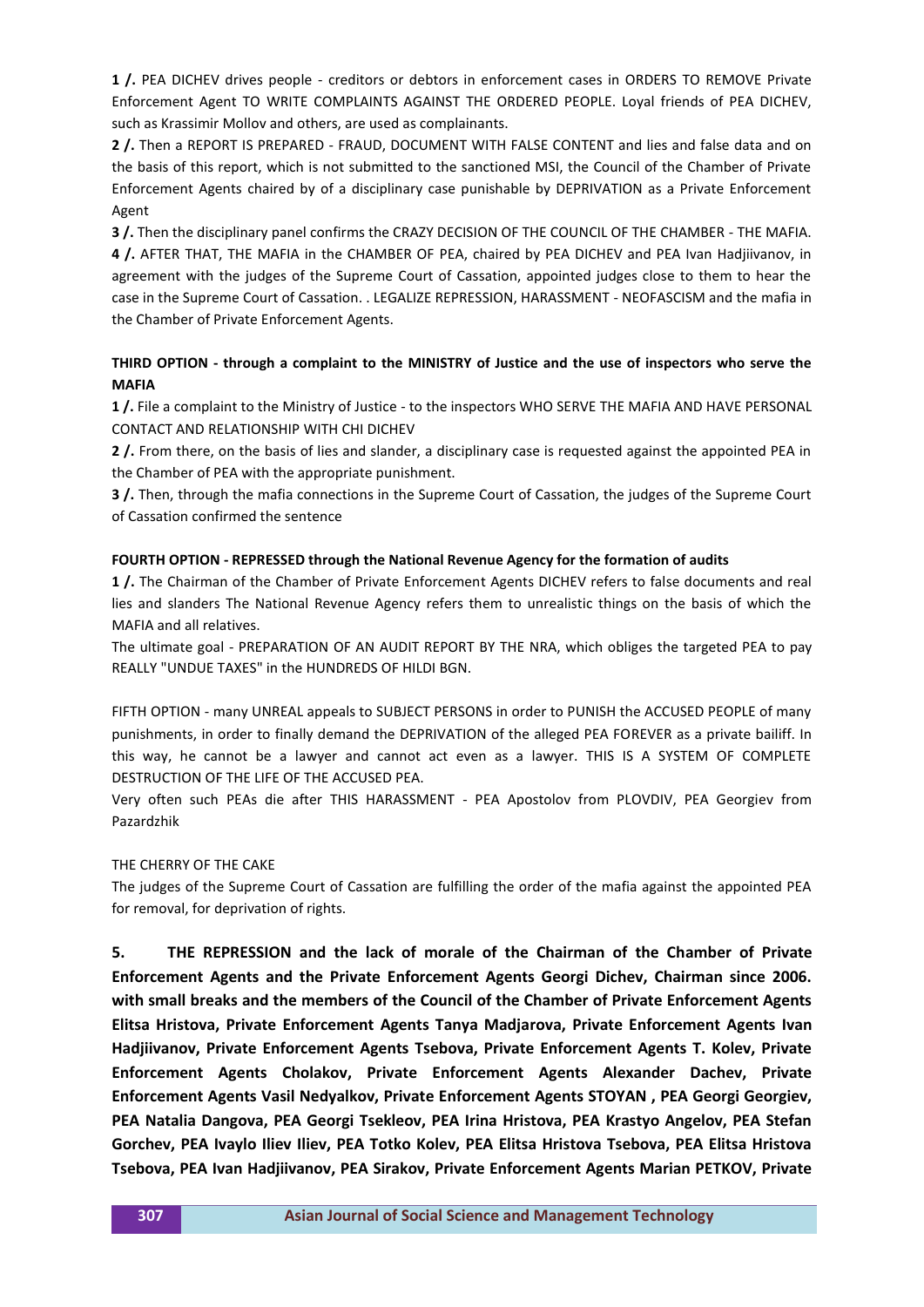## **Enforcement Agents Delyan Nikolov, Private Enforcement Agents VICTOR GEORGIEV, Private Enforcement Agents Tsacheva, Private Enforcement Agents Anadolieva, Private Enforcement Agents Haladzhova.**

**1 /.** By order of the Chairman of the Chamber of Private Enforcement Agents PEA Georgi Dichev, he received information about creditors and debtors from the register of enforcement cases filed with PEA MG and makes these creditors and debtors write complaints - unfounded, full of slander and lies against PEA M. Garibova with the ultimate goal of the Chamber Council to initiate disciplinary proceedings for repression, extortion, coercion, with the ultimate goal to deprive PEA M.G. of rights as a private bailiff - despite the fact that PEA M.G. there are no violations.

This is harassment that has lasted for more than 13 years

*2 /. By order of the Chairman of the Chamber of Private Enforcement Agents PEA Georgi Dichev, he received information about creditors and debtors from the register of enforcement cases filed with PEA MG and makes a creditor who has filed an enforcement case for 100,000 euros against an insurer to take his writ of execution and despite all the actions taken by the PEA M.G. to cause her losses from fees - tens of thousands of euros.*

*3 /. By order of the chairman of the Chamber of Private Enforcement Agents Georgi Dichev, he commissioned businessman Krassimir Mollov, manager of several companies that have acquired small amounts of property of the state company "General Directorate Construction and Reconstruction" buildings and resorts and properties thousands of euros, to write a complaint with DEFAMATION AND LIES This is harassment that has lasted for more than 13 years*

*4 / . By order of the Chairman of the Chamber of Private Enforcement Agents Georgi Dichev Krassimir MOLLOV to write a complaint to the Prosecutor's Office*

*5 /. By order of the Chairman of the Chamber of Private Enforcement Agents PEA Georgi Dichev to refer to the National Revenue Agency and the Prosecutor's Office with fabricated lies and slander against PEA MG to violations that do not correspond to reality and WITH AN AGREEMENT WITH THE PROSECUTORS OF THE Sofia City Prosecutor's Office and the Chief Prosecutor SOTIR TSATSAROV and IVAN ESHEV to be charged against PEA M.G. because she has registered a decree for assignment in the Registry Agency, which is not true, as the buyer of the property he legally registers the decree for assignment after public sale in the Registry Agency.*

### *THE BEGINNING*

*On 04.04.2008 21.05.2008 by virtue of decrees for assignment D. acquire two properties located in the northern tangent of the city of Sofia - the capital of Bulgaria, respectively, with areas of 2050 acres and 2170 acres.*

*As early as September 2008, pressure began on the father by phone from 11 pm to 3 pm, when DD was invited to donate the property of the then Prime Minister BB and threats. After these threats, DD suffered a stroke, heart attack and broke his leg in the hospital in Burgas. Since September 2008, after an operation in a hospital in Sofia, DD has been in bed in Sofia.*

*After threats and racketeering against the D. family failed, former State Security colonels posing as representatives of Prime Minister Boyko Borissov began to want to buy the property at a price 9,000 (nine thousand) times below the market price.*

*After the rejection of this proposal, actions in various institutions follow.*

*Following letters from the President of the Chamber of Private Enforcement Agents Private Enforcement Agent Georgi Saykov Dichev, to the National Revenue Agency, to the Prosecutor's Office, to prosecutors Nikolay Kokinov, to Prosecutor Balev, to Prosecutor Mariana Stankova, to the Sofia City Prosecutor's Office Mariana Stankova from the Sofia City Prosecutor's Office for appointing tax audits against the whole family and its companies.*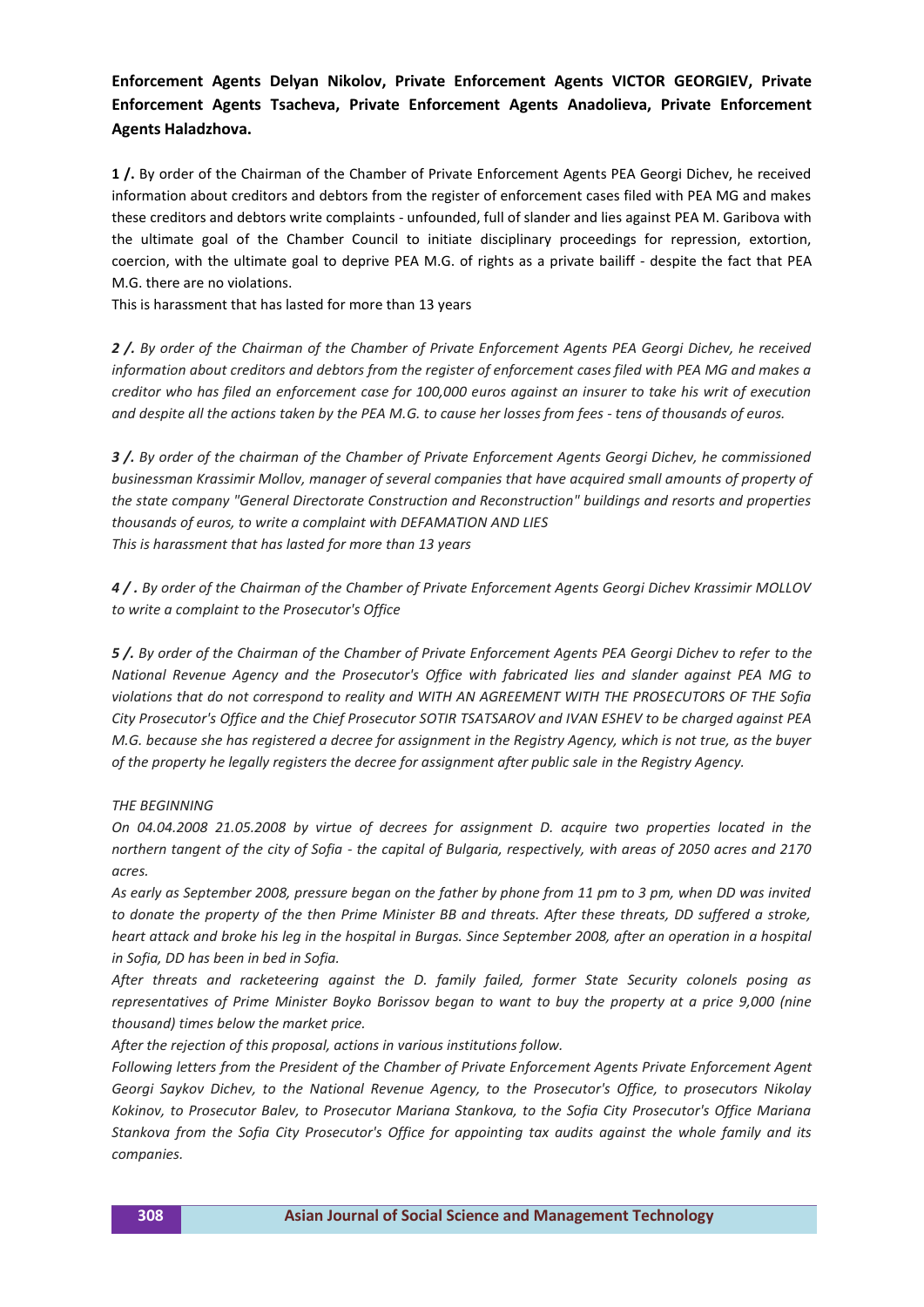*After colonels from the State Security 2010 and 2011 with an office on Vitosha Blvd. - in Sofia, they offered the former Yavochna quarters to the D. family and introduced themselves on behalf of BOYKO BORISOV and offered to buy these lands of the D family at a price of 9000 / nine thousands / times below market value?!?!,*

*And after the members of the D. family refused to sell their lands to the National Revenue Agency and the prosecutor's office was activated, tax audits began, prosecutor Mariana Stankova's decrees for tax audits followed, foreclosures on all properties of the D. family and 2050 decares and 2170 decares.*

*The National Revenue Agency is asking the son of the MD family for unpaid taxes for BGN 2,000,000 / two million / BGN 6,000,000 / six million / BGN 8,000,000 / BGN 8 million,*

Taxes in the amount of BGN 2,000,000 are demanded from father D, and BGN 2,000,000 (two million) from the mother.

THE AUDITS OF THE NATIONAL REVENUE AGENCY IN BULGARIA ENDED WITH AUDIT ACTS FROM WHICH IT IS SHOWN THAT THE PERSONS OF THE FAMILY D. DO NOT OWE ANY CENT OF THE STATE.

Following a complaint from a person claiming to have the support of the GERB party and the MRF party Krassimir Mollov, a prosecutor's file was opened. There are also letters from the chairman of the Chamber of Private Enforcement Agents Georgi Saykov Dichev to the Prosecutor's Office, the National Revenue Agency, and the Sofia City Prosecutor's Office.

In 2011 the apartment of the D family was set on fire, in 2012 at the beginning of the year a bus was waiting for MD next to his office to hit and smash him, but he only passed through his leg. After seven more assassination attempts on MD.

Following is an attempt to steal private property through a Concession by the Council of Ministers with Prime Ministers SERGEY STANISHEV 2009 and Prime Minister BOYKO BORISOV 2010. By Decision of the COUNCIL OF MINISTERS № 43 of 23.01.2009. with Prime Minister Sergey Stanishev and subsequently with Decision № 69 of 15.02.2010 with Prime Minister Boyko Borisov decides to conclude an ILLEGAL CONCESSION with the company "CELSIAN" on privately owned properties for 35 years, as the Council of Ministers has determined and given LAND - additional to the concession area of 2,928.5 in the amount of additional area of 9,084 decares PRIVATE **PROPERTY** 

THE PURPOSE IS THE THEFT OF PRIVATE LAND, which in 2008 the then mayor of Sofia Boyko Borisov announced as his own lands on which he will build a super village. In 2010 and 2011 the requests for a Detailed Development Plan in the UAGC of Sofia Municipality for the preparation of a detailed development plan DO NOT ACCIDENTALLY DISAPPEAR and so far they do not exist. There are projects to build a power plant for 375 megawatts based on the technologies created in 1991 by MD, stadiums, complexes and others for \$ 5 billion.

**6 /.** By order of the Chairman of the Chamber of Private Enforcement Agents Private Enforcement Agents Georgi Dichev

With the agreement with the prosecutor MARIYANA STANKOVA from the Sofia City Prosecutor's Office to initiate criminal proceedings against the ACCUSED PERSONAL HONEST, who does not belong to the MAFIA, and WHO WAS TO BE DETAINED IN THE ARREST ON FICTIONAL ACCUSATION.

**7 /.** By order of the President of the Chamber of Private Enforcement Agents Georgi Dichev, the same with an agreement with prosecutor BOYAN BALEV owning houses and apartments for millions of levs, which he can not prove with his actual salary as a prosecutor to prosecute only on appeal WITHOUT ANY EVIDENCE NO DOCUMENTS against PEA M.G. on the same day when a complaint was received by the prosecutor's office WITHOUT ANY EVIDENCE.

**8 /.** By order of the Chairman of the Chamber of Private Enforcement Agents Private Enforcement Agents Georgi Dichev,; In the appointment of the Prosecutor General Sotir Tsatsarov and Ivan Goveshv and the State Prime Minister DZA, the fictional accusation of the ultimate goal of being stolen and paid by bank transfer and became the property of the state "Dobrev Halachev Dynasty Dynasty - Constitutional Monarchy.

**9 /.** By order of the Chairman of the Chamber of Private Enforcement Agents PEA Georgi Dichev, he persuaded the person NIKOLAI NEYKOV to file a complaint against PEA MG that he and his company were robbed. On the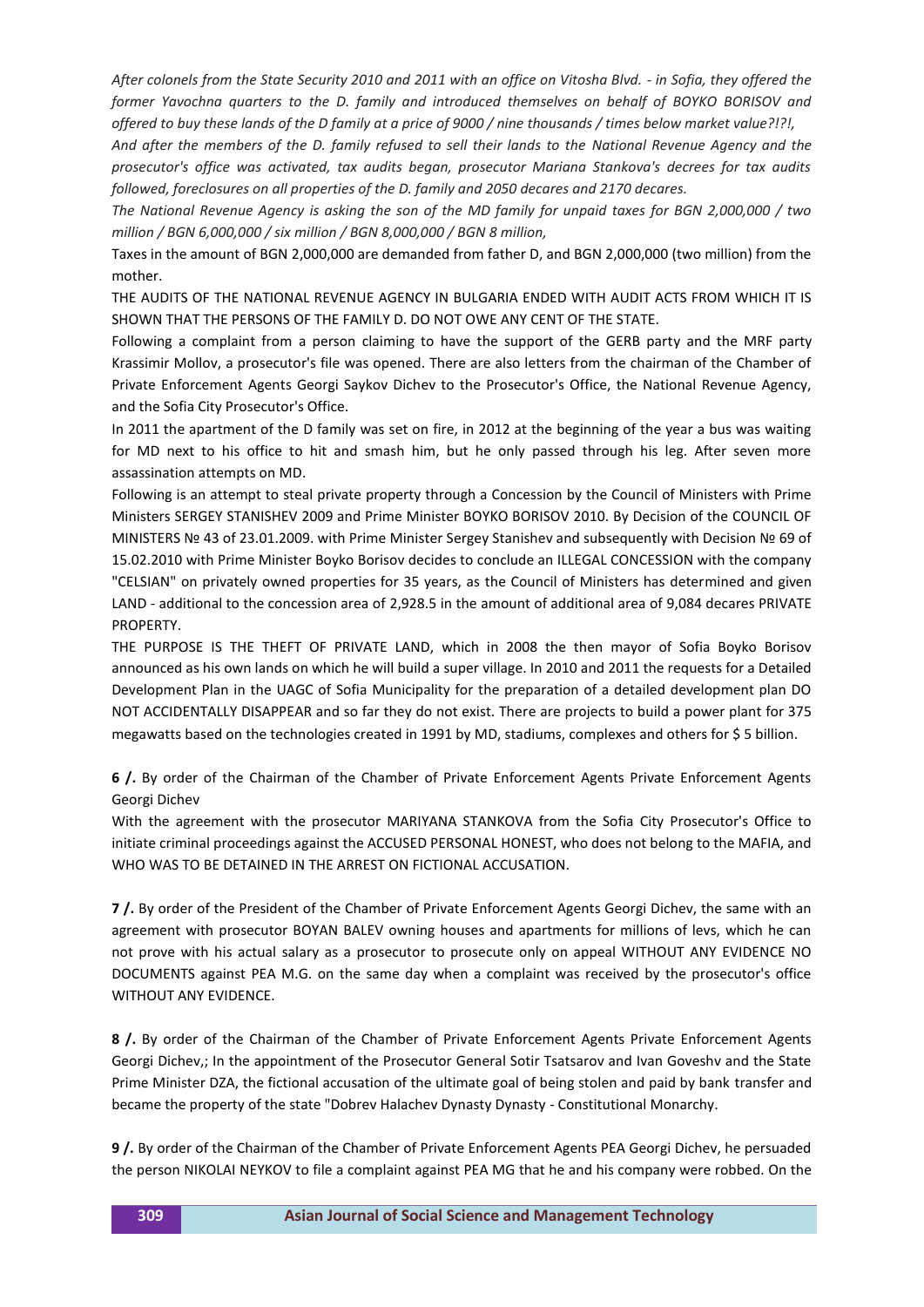signal of CDI Dichev and the Council of the Chamber of Private Enforcement Agents - Private Enforcement Agents Krastyo Angelov, Private Enforcement Agents Stefan Gorchev, Private Enforcement Agents Ivaylo Iliev Iliev, Private Enforcement Agents Totko Kolev, Private Enforcement Agents Elitsa Hristova Tsebova, Private Enforcement Agents Ivan Hadjiivanov, Private Enforcement Agents Nikola Popov, Private Enforcement Agents Rosen Sirakov PETKOV, Private Enforcement Agents Delyan Nikolov, Private Enforcement Agents VICTOR GEORGIEV All submit SIGNALS WITH FICTITIOUS VIOLATIONS to the Prosecutor's Office in order to form a criminal case. Case against PEA.M.G. Once again, everything turns out to be a lie.

**10 /.** By order of the Chairman of the Chamber of Private Enforcement Agents PEA Georgi Dichev Snezhanka Dimitrova DOBREVA for fraud and theft of money BGN 100,000 against PEA MG and MD, AND EVERYTHING IS FABRICATED AND A LIE, WITH THE END OF REPRESSION by the police and the prosecutor's office.

**11 /.** By order of the Chairman of the Chamber of Private Enforcement Agents Georgi Dichev, Mason Prof. "Academician", former agent of STATE SECURITY and AGENT OF THE MAIN INTELLIGENCE DEPARTMENT OF RUSSIA - a man who ruined hundreds and thousands of lives. for non-existent violations, with the ultimate goal of seeking to deprive her of rights as a PEA.

 AND AGREEMENT WITH THE MINISTRY OF JUSTICE WITHOUT having in the complaint a SPECIFIC VIOLATION OF A SPECIFIC ENFORCEMENT CASE - to initiate a disciplinary case.

**12 /.** By order of the Chairman of the Chamber of Private Enforcement Agents Private Enforcement Agents Georgi Dichev for the purpose of depriving Private Enforcement Agents M.G. of rights for a year by AGREEMENT with the MAFIA of the judges of the Supreme Court of Cassation chaired by Prof. LAZAR GRUEV wrote "books against corruption" - and the subsequent chairman of the Supreme Court of Cassation - Judge LOZAN PANOV, the violation was prepared by a notary . to M.d. to receive and deposit documents in banks and state institutions, municipalities.

**13 / -** By order of the Chairman of the Chamber of Private Enforcement Agents Georgi Dichev with an agreement with the Deputy Chairman of the Supreme Court of Cassation Judge KRASIMIR VLAHOV appointed in 2012 as Deputy Adm. for violations that she did not commit.

**14 /.** By order of PEA DICHEV, he also prepared reports representing fraud and forgery with the ultimate goal of the council of the chamber under his influence and was pressured to initiate disciplinary cases for deprivation of rights such as PEA of BSEC MG

# **6. THE TENSIONED UMBRELLA by Chief Prosecutor Sotir Tsatsarov and the Chief Prosecutor Ivan Geshev and the Prosecutors Mariana Stankova, Nina Yaneva, Daniela Dimitrova, Docho Dochev, Boyan Balev over a proven crime by the President of the Private Enforcement Agents Georgi Dichev and a stretched umbrella from 2009. until 2022**

To the head of the SGP - prosecutor EMILIA RUSINOVA

Below is a brief description of indisputable evidence of violations and crimes committed by the Chairman of the Chamber of Private Enforcement Agents GEORGI SYKOV DICHEV and the umbrella stretched over him by the prosecutors of the Chief Prosecutor SOTIR TSATSAROV and the Chief Prosecutor IVAN GESHEVA, Stankova Dokova - the prosecutors NINA YANEVA and dozens of others.

An umbrella was stretched over these violations by PEA GEORGI DICHEV and by the Ministers of Justice Hristo Ivanov, Pavlova, Tsetsksa Tsacheva, Danail Kirilov Ahladova, Prof. Yanaki Stoilov, Nadezhda Yordanova from the Ministry of Justice and all inspectors from the Ministry of Justice. as well as the NATIONAL ASSEMBLY and deputies from 2010 to the present 2022.

### FACTOLOGY

1 /. On February 29, 2008 Ovid Enterprise Ltd., initial creditor in enforcement case 20067810400247 filed with Private Enforcement Agent GEORGI SAYKOV DICHEV - Chairman of the Board of the Chamber of Private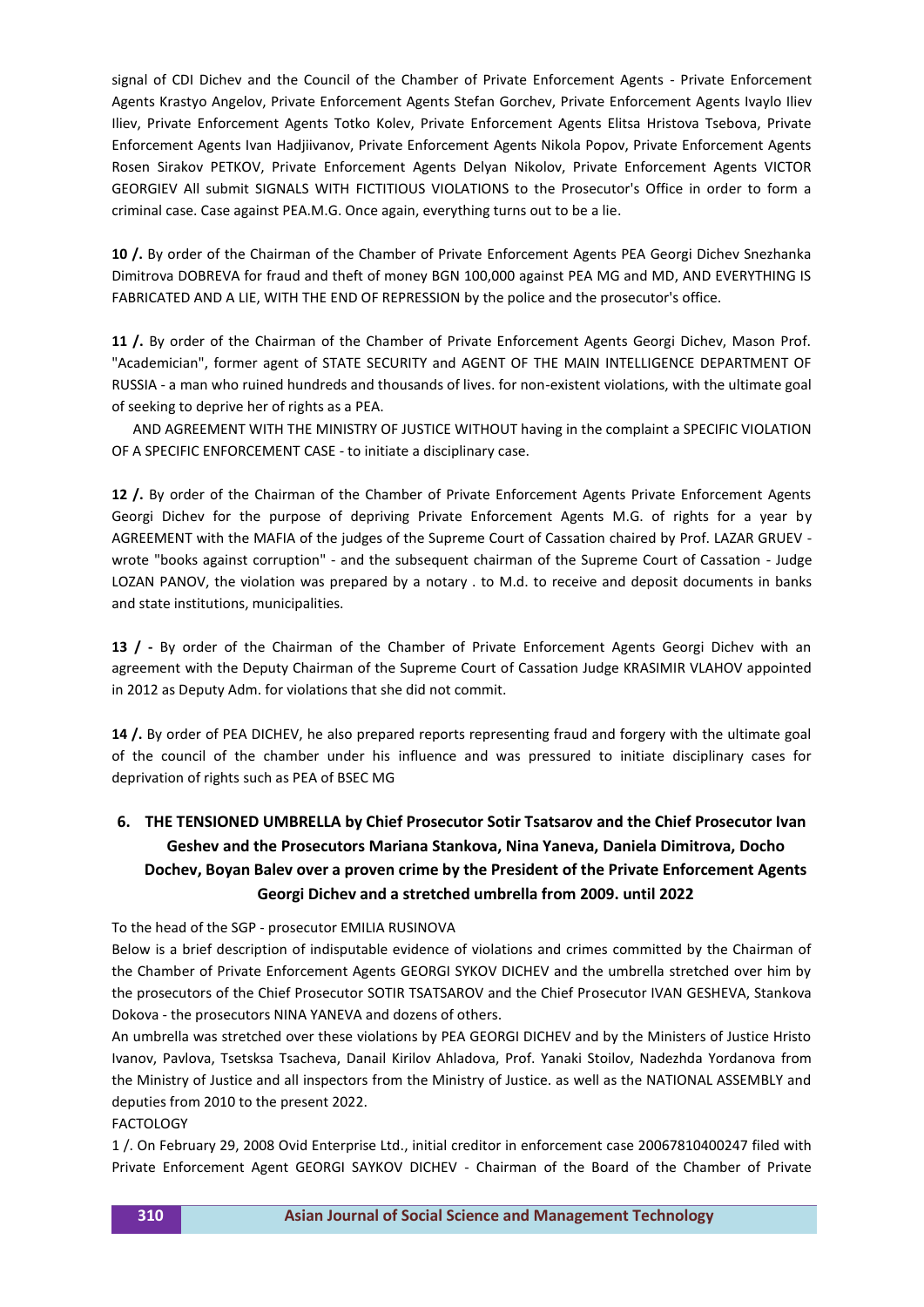Enforcement Agents since 2006. , acquires with a notary deed volume 027, registration number 638138 of notary Violeta Petrova property on the second floor of a property on Tsarigradsko Shosse Blvd. of 945 sq.m.

On 18.06.2008 a decree for assignment was issued, issued by the Private Enforcement Agents Georgi Dichev in favor of the subsequent creditor in the enforcement case, Megaoenterprise EOOD.

It is clear from the attacked decree that on June 10, 2008 the amount of BGN 680,330 was opened on the account of Megaoenterprise, opened at the Corporate Commercial Bank by Ovid Enterprise, which the first company transferred to the special account of PEA Georgi Dichev on the same date on the grounds of announcing a buyer of real estate 2 and additional payment from the building of Sofia Press Building 1, which amount PEA Dichev RETURNS BACK TO THE BUYER, which transferred them "Megaoenterprise" on 18.06.2008 on the grounds of " overpaid according to izp.d. 247/06, additional payment ".

THIS IS A COMPLETE ABSURDITY TO RETURN THE MONEY TO THE ANNOUNCED BUYER.

During the investigation PEA DICHEV stated that the money was returned at the request of the debtor in his bank account Corporate Commercial Bank.

ONLY THAT AUDIO VEGA HAS NEVER HAD SUCH A BANK ACCOUNT.

NEXT LIE AND PREPARATION OF A DOCUMENT WITH FALSE CONTENT.

PEA DICHEV ATTACHED A REQUEST - FRAUDSTING of the debtor's money to be returned to the BUYER.

How did Ovid Enterprise acquire the PROPERTY in February and then, FOR THE SAME PROPERTY, CHSI DICHVE ISSUES ESTABLISHMENT OF THE ASSIGNMENT OF THE ASSOCIATED WITH THIS COMPANY - Megaenterprise? THE OBJECTIVE IS OBVIOUS.

These are the facts that the prosecutor's office has collected and for which it draws wrong conclusions - FROM THE PROSECUTORS BOYAN BALEV, DOCHO DOCHEV, NINA YANEVA, MARIANA STANKOVA.

The correct conclusions show that it is completely pointless for the original creditor, Ovid Enterprise, to buy from a notary deed the same property from the debtor Audio Vega, which will be acquired through a public sale by the subsequent creditor Megaenterprise, to which Ovid Enterprise has transferred the claim.

There is no logic for the second company to transfer the amount of BGN 680,330 to the account of Megaoenterprise, which will be transferred to PEA Dichev, who will return it to them.

All this leads to the conclusion that a public sale in the enforcement case on this second floor with the debtor "Audio Vega" was not carried out and an award decree was issued, which was entered to give the appearance that this property was acquired by Megaoenterprise "By making fictitious payments to the account of PEA Dichmev, which fictitious amount is returned to the buyer, who in turn returns them to the imports" Ovid Enterprise ".

All this is to steal this property without paying for its acquisition and this is in complicity with PEA Dichev in his enforcement case.

If there was a public sale and an award decree was issued, PEA Dichev had to prepare a distribution under Article 495 of the Civil Procedure Code, deducting the receivable that Megaenterprise has as a creditor and after including all costs of the enforcement case, as well as after research of the possible obligations of the debtor to the NRA, a distribution is prepared, which determines the amount to be paid to the buyer, who is also a creditor and this is by no means the entire amount of the public sale 708 373 but much smaller and after the entry into force of this distribution, which is communicated to the parties-buyer-creditor, is the difference after deducting his receivable and other expenses and this is not the entire amount of the public sale of BGN 708,373. After the amount is paid and entered into force to the parties for appeal within seven days from the service and payment of the local tax for the acquisition of the property a decree for registration is issued. It is not possible within moreover, the amount that remains is NOT RETURNED TO THE BUYER, IN THIS CASE "MEGAOENTERPRISE", AND IS PAID TO THE DEBTOR IN THE CASE

The decrees of Prosecutor DOCHEV, Prosecutor BAYAN BALEV, Prosecutor NINA YANEVA and other prosecutors from the SOFIA CITY PROSECUTOR'S OFFICE ARE EVIDENCE OF A STRENGTHENED UMBRELLAS FROM THE PROSECUTOR'S OFFICE OF OTHERS AND THE PROSECUTOR'S OFFICE. With this indisputable evidence, prosecutors DOCHEV, BALEV, YANEVA REALLY REFUSED TO IMPLEMENT THE LAW, the obvious goal is to LEGALLY LEGALLY and proven many crimes committed by PEA Dichev FOR MORE THAN 15 / FIVE YEARS. None of what was written by the prosecutors DOCHEV, BALEV and co. DOES NOT ANSWER THE TRUTH.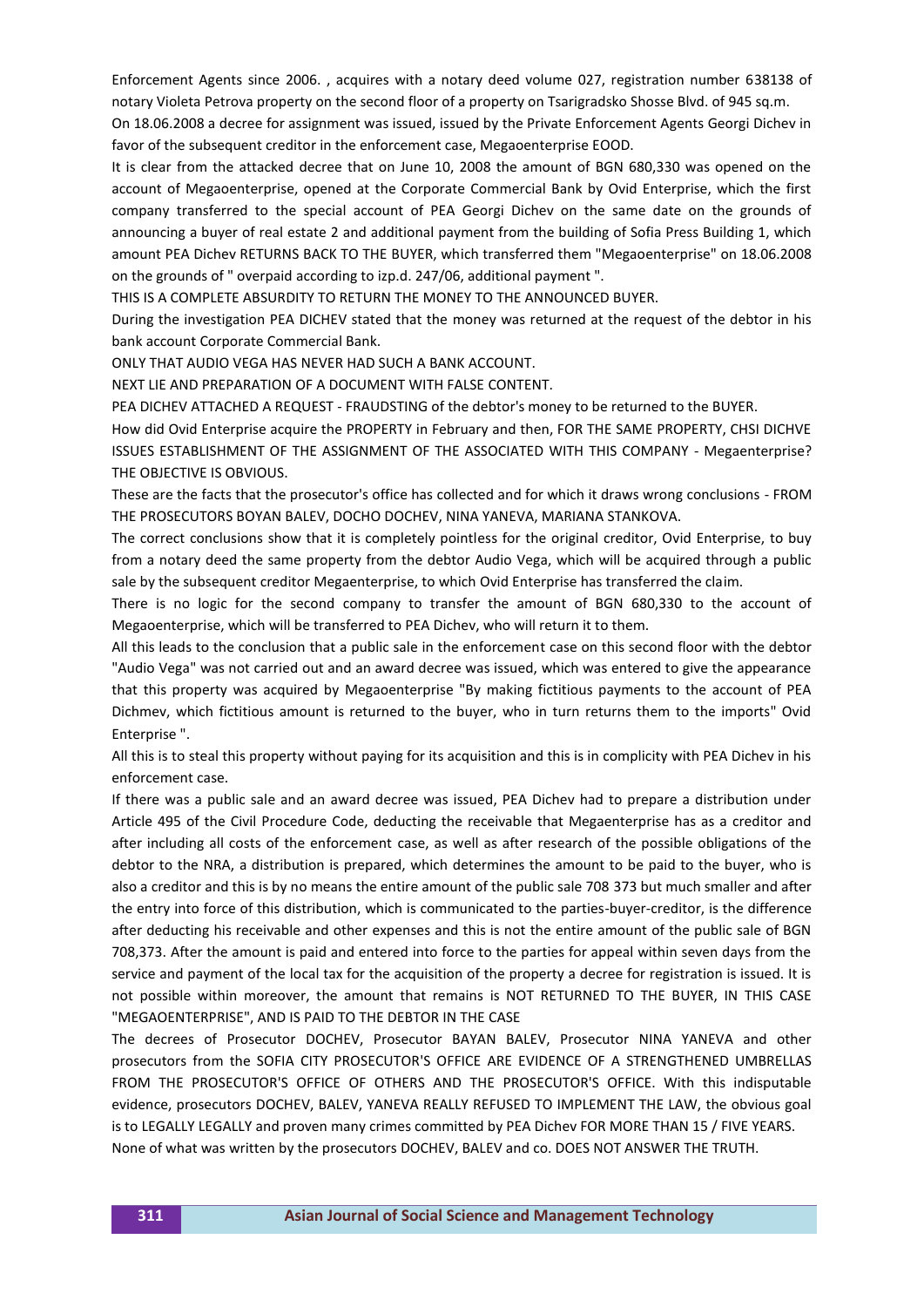Back in 2008 Private Enforcement Agent Dichev was notified of the assignment between AUDIO VEGA and Goldman Management.

Dichev was sent to the PEA by mail and received a copy of the assignment agreement. An original of the ASSIGNMENT AGREEMENT has even been sent for verification, if he wishes to do so.

Many times since 2008. so far 2016 2017, 2018 PEA Dichev IS INVITED TO RETURN THE MONEY, BUT HE HAS NOT DONE IT FOR 15 / FIFTEEN / YEARS ..

This is an act of the MAFIA WHICH LEGALIZES THE CRIMES OF ITS MAN, of a person from the MAFIA, WHO IS UNREACHABLE neither by the prosecution, nor by the court, nor by the Minister of Justice. The company Goldman management is also damaged by Private Enforcement Agents Kovacheva - former DUI and Private Enforcement Agents Ivan Cholakov - WHO ARE UNAVAILABLE BY THE PROSECUTOR'S OFFICE AND POLICE - BECAUSE THEY SERVE AND ARE PART OF THE MAFIA.

Coincidentally, the manager of AUDIO VEGA WAS POISONED. IS IT ACCIDENTAL THAT THE PROSECUTOR'S OFFICE IS ACTUATED TO LIQUIDATE THE COMPANY through a judge from the Sofia City Court.

IS ACCIDENT IVAN TODOROV CHOLAKOV ACCIDENTALLY asking the daughters of the poisoned manager of "AUDIO VEGA" to give up and have no claims in the case.

Why aren't PROKURO DOCHEV, prosecutor BOYAN BALEV, prosecutor NINA YANEVA and chief prosecutor IVAN GESHEV and OTIR TSATSAROV investigating how and why PEA Kovacheva illegally transfers the sum of 760,000 to and even a fake STAMP OF PEA MG is prepared. in order to seal the award decree and THE SAME TO BE REGISTERED in the Registry Agency?!?! Because IVAN CHOLAKOV and a former cop from the services close to ONE MULTIPLE FORMER DEPUTY. Chairman of GERB.

Why is it made so that the BSEC is deprived of M.G. for one year because in an enforcement case against the same debtor the company "AUDIO VEGA" a public sale was made FOR THE SAME PROPERTY and THERE IS AN ANNOUNCED BUYER WHO PAYED THE MONEY.

Therefore, PEA M.G. is deprived of rights for one year so that PEA NEDYALKA KOVACHEVA who received the archive of PEA M.GV can transfer the amount of BGN 712,000 from the special account of PEA M.V WITHOUT POWERS, WITHOUT AUTHORIZED to of PEA Ivan Cholakov, who will return the money to the ANNOUNCED BUYER.

The above imposes a conclusion that this is an organized criminal group, with the complicity of a private bailiff GEORGI SAYKOV DICHEV - CHAIRMAN OF THE CHAMBER OF PRIVATE BAILIFFS in an enforcement case for the purpose of acquiring property and follow the previous owner.

The case is particularly serious because of the personality of PEA Dichev, because without his participation this crime can not be committed on the one hand and on the other hand the conclusions that can be made for a criminal self-confidence committed by the Chairman of the Professional Guild who should have example behavior.

Instead, the person commits the most daring and unscrupulous crime, relying on the fact that as chairman of the BCPEA the Prosecutor's Office, which has so far stretched an umbrella over his actions, will continue to do so in the future and his actions will go unpunished. in the last part of the impugned decrees.

The complaints about the signal are as follows:

- Пр.пр. 9664/2017 - Prosecutor BOYAN BALEV

- On Ave. 9113/2008 MORE 2008. On 03.11.2008. .

- По пр.пр. 9223/2008 dated 29.03.2010

- LAST REQUEST to the CHIEF PROSECUTOR SOTIR TSATSAROV from 15.03.2017 FOR UMBRELLA ABOVE PEOPLE DICHEV.

# **7. Casus - Order - Repression - Preparation of False Reports - Neoliberal Neo -Fascist Mafia harassment and repression from the Council of the PEA Chamber and its Presidents PEA Dichev and PEA Ivan Hadjiivanov - people from the deep mafia, over whose actions, the laws Sotir Tsatsarov and the Chief Prosecutor Ivan Geshev and the former Chief Prosecutor Assoc. Prof. Boris Velchev over the "alleged non-mafia" PEA**

REFUSAL OF THE PROSECUTORS TO INVESTIGATE CRIMES COMMITTED BY THE COUNCIL OF THE CHI CHAMBER, PEA DICHEV - PUBLIC SUPPORT AND LEGALIZATION OF CRIMES COMMITTED BY PEA DICHEV,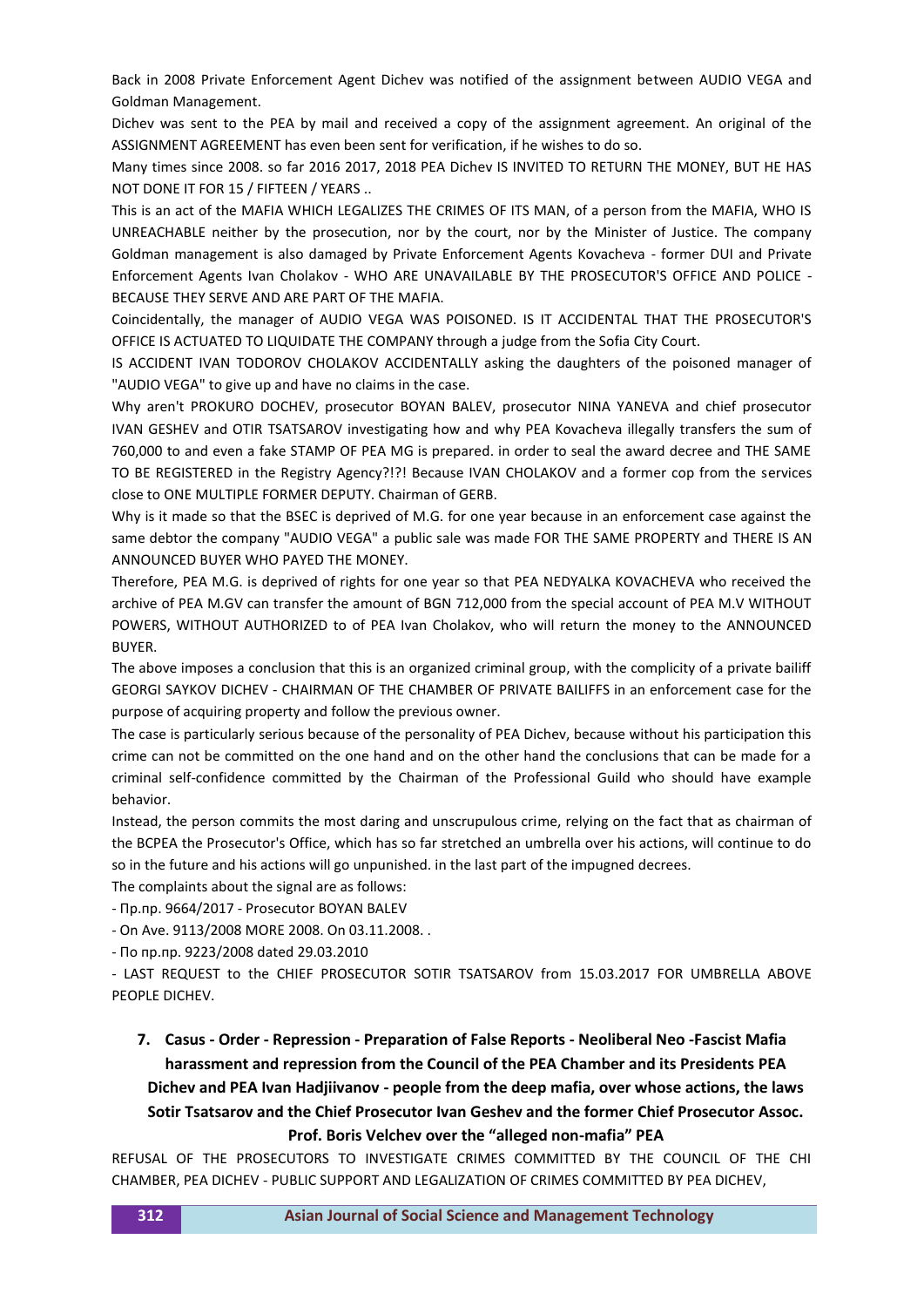On the basis of a complaint ordered by the chairman of the PEA Georgi Dichev, a person who acquired property of a state company for a receivable of BGN 25,000 receives money from a debtor 673,000 cash, for a receivable of BGN 249,000 acquires holiday resorts and entire Black Sea resorts. worth at least BGN 5 million, the same although according to the rules of the Council of the Chamber of Private Enforcement Agents, the same in the relevant enforcement case has no interest, and in fact according to the practice of the Council of the Chamber chaired by PEA Dichev, the appeal On the basis of this order, the chairman of the Private Enforcement Agents Dichev initiated a disciplinary case against a person acquired against buildings for millions against thousands of levs.

According to Krassimir Mollov, REPORTS are being prepared on this complaint personally by PEA Dichev, on the basis of which reports the Council of the Chamber of PEAs decided to initiate disciplinary proceedings against PEAs for depriving him of his rights as PEA for two years.

REPORTS - DOCUMENTS WITH FALSE CONTENT, prepared as a crime for the purpose of DESTRUCTION OF HUMAN LIVES, and containing false, false data, false data with the ultimate goal of depriving the PEA as such. The Council of the Chamber of Private Enforcement Agents itself decides that if the appeal in an enforcement case is filed by a person who has no legal interest, ie. there is none in the enforcement case and this appeal will not be considered.

Since the company "Elikon" Ltd. and Krassimir Mollov have filed a complaint in the initiated disciplinary case 25/2017, THERE IS A DOUBLE STANDARD BY THE COUNCIL OF THE CHAMBER OF PEA. and IN THE SPECIFIC CASE, the person Krassimir Mollov and the company representing ELIKON OOD have NO LEGAL INTEREST IN THE COMPLAINT SUBMITTED because he is not a creditor of the case.

Violations according to the false report of PEA Dichev:

**1 /.** The company creditor in the enforcement case DOES NOT have a PIN, and it is known that each company has a single identification code and no PIN with a single civil number because only individuals have a PIN, the companies DO NOT have.

The violations were that the public sale was not disclosed and the Sofia District Court was not introduced. THESE ARE ALSO LOW LIES AND DEFAMATION BECAUSE

CHRONOLOGY of case 54/2012 - SOME DOCUMENTS with pages

Application for formation of the company KOFRAZH-06- UIC 106619829 NO PIN OF THE COMPANY on 21.11.2012 with ent. Number 00591 from 15.10.2012 of the SRS on civil case 9210/2011, power of attorney, invoice 79, invoice, - 5 pages Invitation for voluntary execution ref. № 00734-04.12.2021

 Request assignment agreement for replacement of a creditor with the company Bulukrain-MM -15% entry number 00226 / 08.08.2013 - sheet 11 shows with notification, assignment agreement, power of attorney

Mob for replacement of creditor sheet 15 ent. Number 00129 / 03.04.2014, notification of the debtor assignment agreement, return receipt for the notification of the debtor

Decisions to replace the creditor - sheet 19

Request for foreclosure entry number 00252-02.07.2014 sheet 51

Foreclosure ref. 00188 / 2807.2014 - ent. Omer in Visvanita Agency ent. 39821 dated 11.08.2014

Notification for scheduled inventory 106 sheets from to the debtor ex. Number 00210 / 11.08.2014 - sheet 106

DESCRIPTION dated 18.08.2014

EXPERT EVALUATION ent. Number 00341 / 25.08.2014 - FAIR MARKET VALUE 17 812 526 / SEVENTEEN MILLION EIGHT HUNDRED AND TWELVE THOUSAND FIVE HUNDRED TWENTY-TWENTY-SIX BGN /

Act for disclosure in the CITY MUNICIPALITY ent. Number Kremikovtzi district - 1700-60 / 05.09.2014 - issue number 00432 / 01.09.2014 act page 202

Act for disclosure in the office sheet 203

Act for unveiling in the building of the Sofia District Court sheet 204

Deed for disclosure of the property itself - sheet 205

MOLA to SRS for a couple sold ent. Number in SRS 6868 / 08.09.2014 - ref. Number 00446 / 05.09.2014 sheet 206

Minutes of Disclosure Sheet 207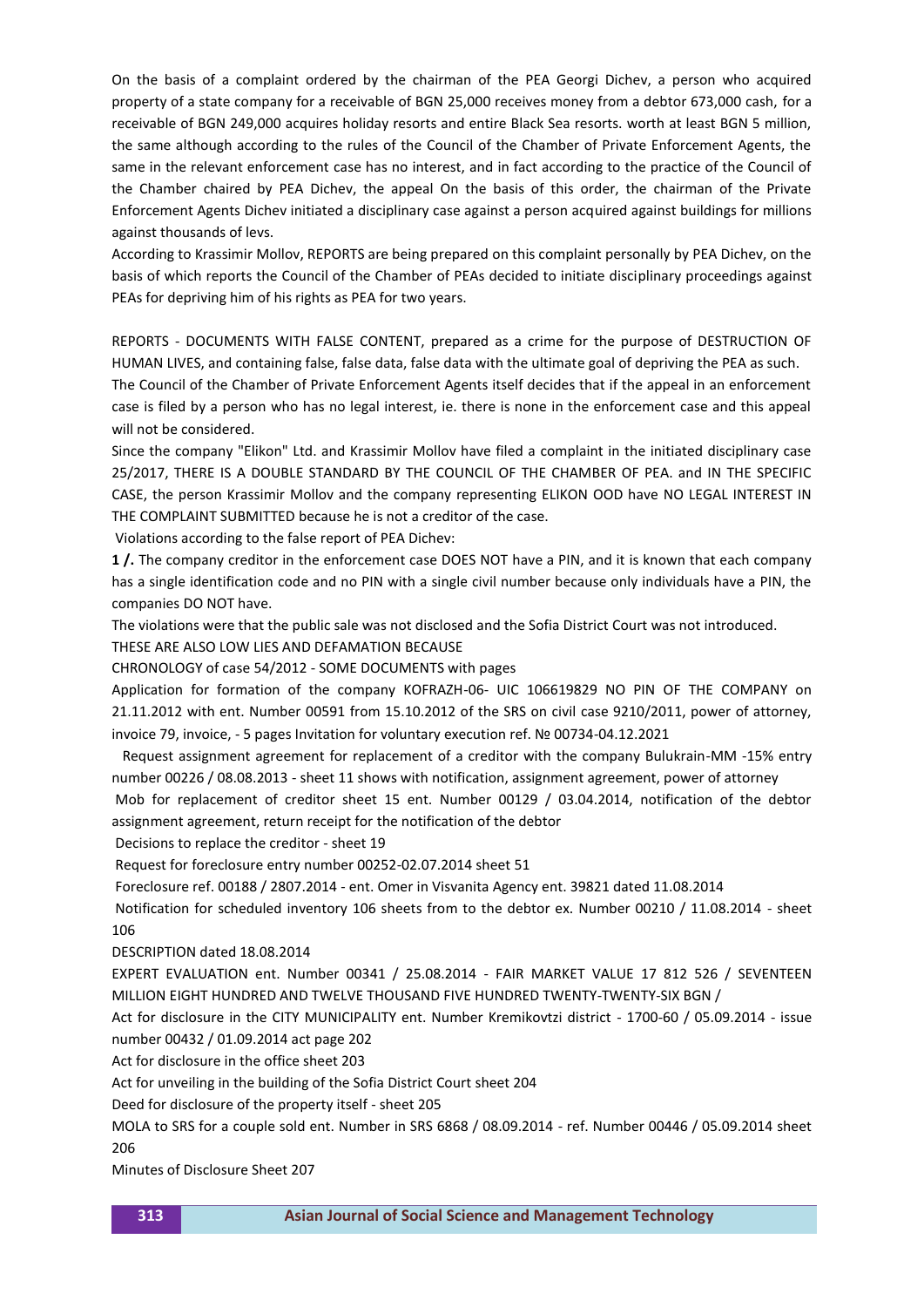Announcement sheet 208 - pibulchina sold from 10.09.2014 - to 10.10.2014 - sheet 208 Minutes for announcement of received bids proposed from 13.10.2014 - sheets 212-216 One bid - NON-PAYMENT - Scheduling of the second public submitted after the missing one - sheet 221 - Announcement page 222 from the date 15.12.2014 - until 15.01.2015 Act for disclosure in the office - sheet 223 Deed for disclosure of property itself - 224, Act for disclosure in DUI Sofia District Court - sheet 225, Disclosure deed registered in the Sofia Municipality of Kremikovtzi district - ent. Omer 1700-60- / 2 / o 04.12.2014 - sheet 226, Notification for the second public sale of the debtor sheet 227 message ref. Number 00816 / 03.12.2014 REQUEST TO SRS for public sale ent. Number in SRS 9656 dated 10.12.2014 - from number 00831 / 09.12.2014 - sheet 228 Protocol for disclosure of ent. Number 9656 dated 10.12.2014 PROTOCOL for announcing the received bids from the date 16.01.2015 - NO BIDDINGS RECEIVED - page 263 - 267 pages. - Article 267 Message ex. Number 00019 / 23.01.2015 - to the debtor for OPIS page 268 DESCRIPTION PROTOCOL date 02.02.2015 - p. 269 EXPERT ASSESSMENT FAIR MARKET VALUE BGN 6,222,000 - p. 272 - - 283 p. ANNOUNCEMENT page 284, ACT for registration of the public sale in Sofia Municipality Kremikovtsi region - vhreg. 1700-60 / 3 / dated 10.02.2015 - - 285 sheets ACT for disclosure in DUI SRS - sheet 286 ACT for disclosure in the office 287 sheets ACT for declaring the property itself - sheet 288 REQUEST TO SRS for the public sale ent. Number 1131 dated 11.02.2015 - ref. Number 0083 / 10.02.2015 sheet 289 Protocol for approval 290 sheets Announcement - 291 pages DUE TO MISSING PUBLIC SOLD p. 296 - appointment of a second takavalist 296 Reported to the debtor for the second public sale sheet 297 Announced 298 from 15.05.2015 to 15.-06.2015 ACT for disclosure in Sofia Municipality Kremikovtsi region registered ent. Number 1700-60- / 5 / from 08.05.2015 sheet 299 ACT for disclosure in the office sheet -300 ACT for disclosure in the State Executive Service - sheet 301 ACT for disclosure of the property itself sheet 302 REQUEST to the SRS for the public sale, entry number 4163 dated 12.05.2015 - issue number 00268 / 12.05.2015 - sheet 304 PROTOCOL FOR DISCLOSURE ent. DUI SRS number 4163- 12.05.2015 - sheet 305 ANNOUNCEMENT - 306 PROTOCOL ANNOUNCEMENT OF SUBMITTED PROPOSALS p. 319 from 16.06.2015 - up to 323 pages - one company submitted proposals. Announced buyer for the amount of BGN 3,736,200 / three million seven hundred and thirty-six thousand two hundred levs. **2./.** Inventory protocol dated 02.02.2015 pages 269 to 271, including attached on the back of the third page income cash order and EXPENDITURE CASH ORDER for paid for an expert. OBVIOUSLY DISAPPEARED IN THE

**3 /.** Inventory protocol dated 18.08.2014. pages 199 to 201 inclusive with attachment on the back of the third page - 201 page Receipt cash order and Expenditure cash order for the knitted fee

CASE in DUI of RS Plovdiv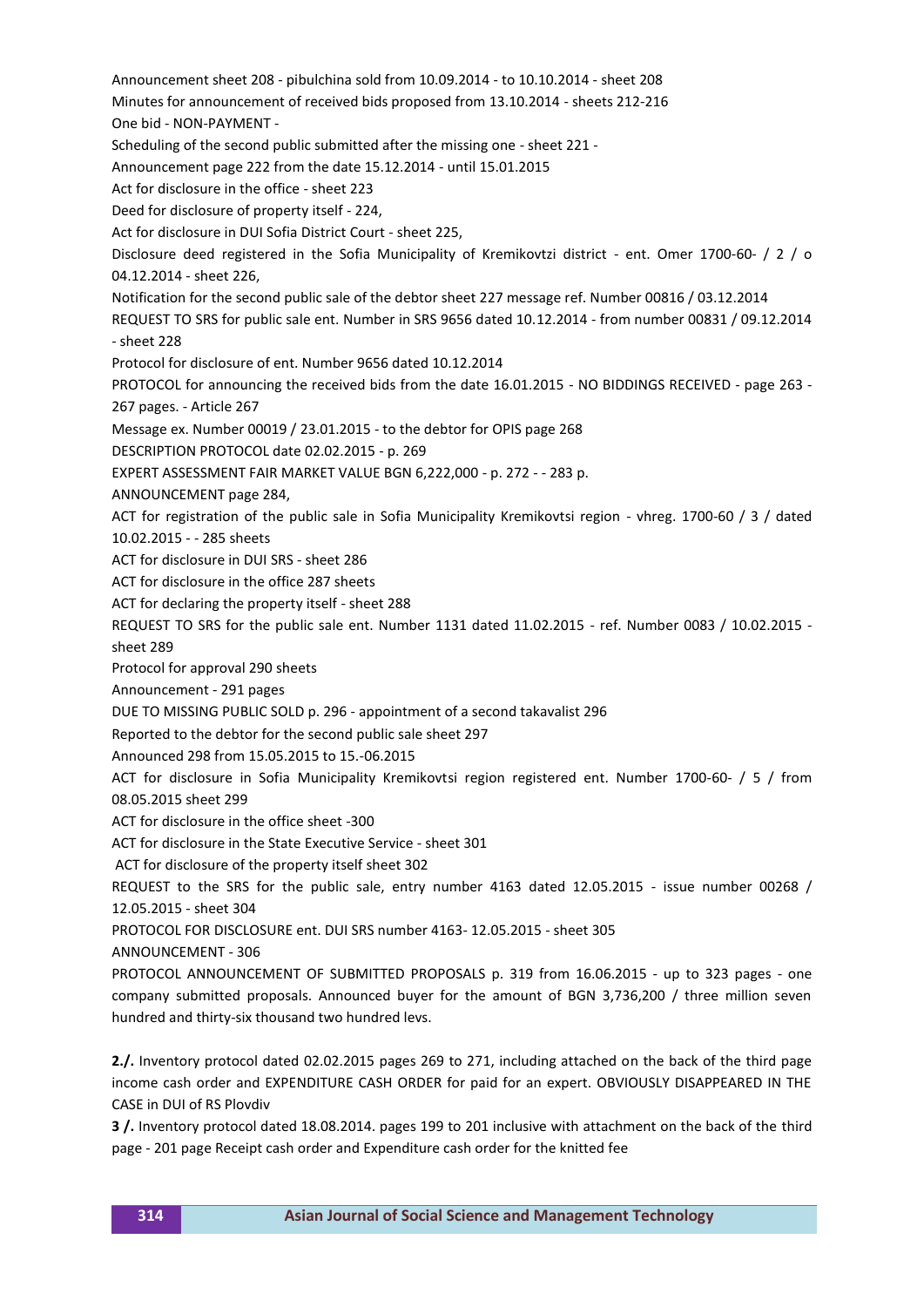The chronology proves that the ENTIRE REPORT IS A FALSE DOCUMENT prepared by the chairman of the Private Enforcement Agents DIChev for the purpose of REPRESSION AND TO BE DEPRIVED OF PEOPLE'S RIGHTS WITH RIGHTS FOR TWO YEARS, AS HELPING

According to the report, there was NO DAMAGES CAUSED to the debtor. And the "AGREEMENT" of 16.08.2017 HAS BEEN CONCLUDED. Between the debtor "General Directorate Construction and Recovery", already in bankruptcy who filed the complaint in this disciplinary case and the creditor, by which the agreement essentially acknowledged the costs of enforcement cases on which the complaint and an entity of disciplinary proceedings were filed. SOMETHING MORE THE COSTS ACCEPTED UNDER THE ENFORCEMENT CASES ARE SUBJECT TO THE CONCLUDED AGREEMENT AND THE DEBTOR GUSV IN BANKRUPTCY HAS PAYED THEM WITHIN DEADLINE ACCORDING TO THE DEADLINE OF 08. AND PAYED THEM to the companies Bulukrain-MM, DiM Dobrev Consulting House EOOD, Halachev Trader Trust OOD, Goldman Management OOD.

In addition, enforcement case 20/2014 was transferred to another PEA from my office on 12.04.2016. evident from a reference of the Central Register of Debtors.

In addition, enforcement case 53/12 was transferred to another PEA from my office on 12.04.2016. evident from a reference of the Central Register of Debtors.

In addition, enforcement case 54/12 was transferred on 12.04.2016. of another PEA from my office on 12.04.2 016. evident from a reference of the Central Register of Debtors.

REALLY THERE IS A LACK OF SUBJECT and DESPITE THIS PEA Todor LUKOV does not terminate the disciplinary proceedings.

Moreover, they are supposed to be about "actions" back in 2016, and REALLY ALL THE LIMITATION PERIODS FOR PROSECUTION HAVE EXPIRED.

All written evidence enclosed that a crime was committed - preparation of a document with false content by officials, those of the BCI Council and a report with false findings - a decision of the Council of the PEA Chamber for the initiation of a disciplinary case on the basis of a document WITH FALSE CONTAINS - it is prescribed to commit violations intentionally, which was not done by me and because the case was in the SUPREME COURT OF CASSATION - ie. THERE IS A CLAIM BEFORE THE AUTHORITY.

## **8. COMMITTED AND PROVEN FRAUD AND THEFT OF HUNDREDS OF THOUSANDS EUROS from an organized criminal group PEA Radost Cholakova and PEA Ivan Todorov Cholakov close friends to the chairman of the Chamber of PEA PEA DICHE.**

PROVEN INACTION FROM THE CHAMBER OF PEA, the Ministry of Justice, the ministers Prof. Yanaki Stoilov, Nadezhda Yordanova and the inspectors in the Ministry of Justice, AS WELL AS INACTION

### THE FACTS AND EVIDENCE:

In connection with the disqualified Ivan Todorov Cholakov and the PEA Radost Goranova - Cholakova reg.

**1/.** The office where the activity and the official archive of the Private Enforcement Agent Ivan Cholakov was located in Sofia, 7 Tsar Boris 3 Blvd., floor 3, office 5 is evident from her site. On the site we read a message from PEA Cholakova that for meetings with clients meetings with PEA can be held at the office in Sofia, as well as a notice in connection with the official archive of disqualified Ivan Cholakov. to be carried out at the address Sofia, 7 Tsar Boris Blvd., floor 3, office 5, which is the address of Cholakov's former office.

According to the provision of Article 12, paragraph 3 of the Private Enforcement Agents Act, it is located on the territory of the district court. For PEA Radost Cholakova, this is the Sofia District Court, and the office in Sofia at the above address does not fall into this area.

The private bailiff is obliged to strictly observe the laws, and non-compliance with the requirements for the law firm under Article 12 of the Private Enforcement Agents Act may lead to termination of his powers.

**2 /.** Although PEA Ivan Cholakov is deprived of his rights, as I learned from the media, he continues in his office at 3 Tsar Boris Blvd. to present himself as a private bailiff, in which his wife PEA Cholakova-Goranova also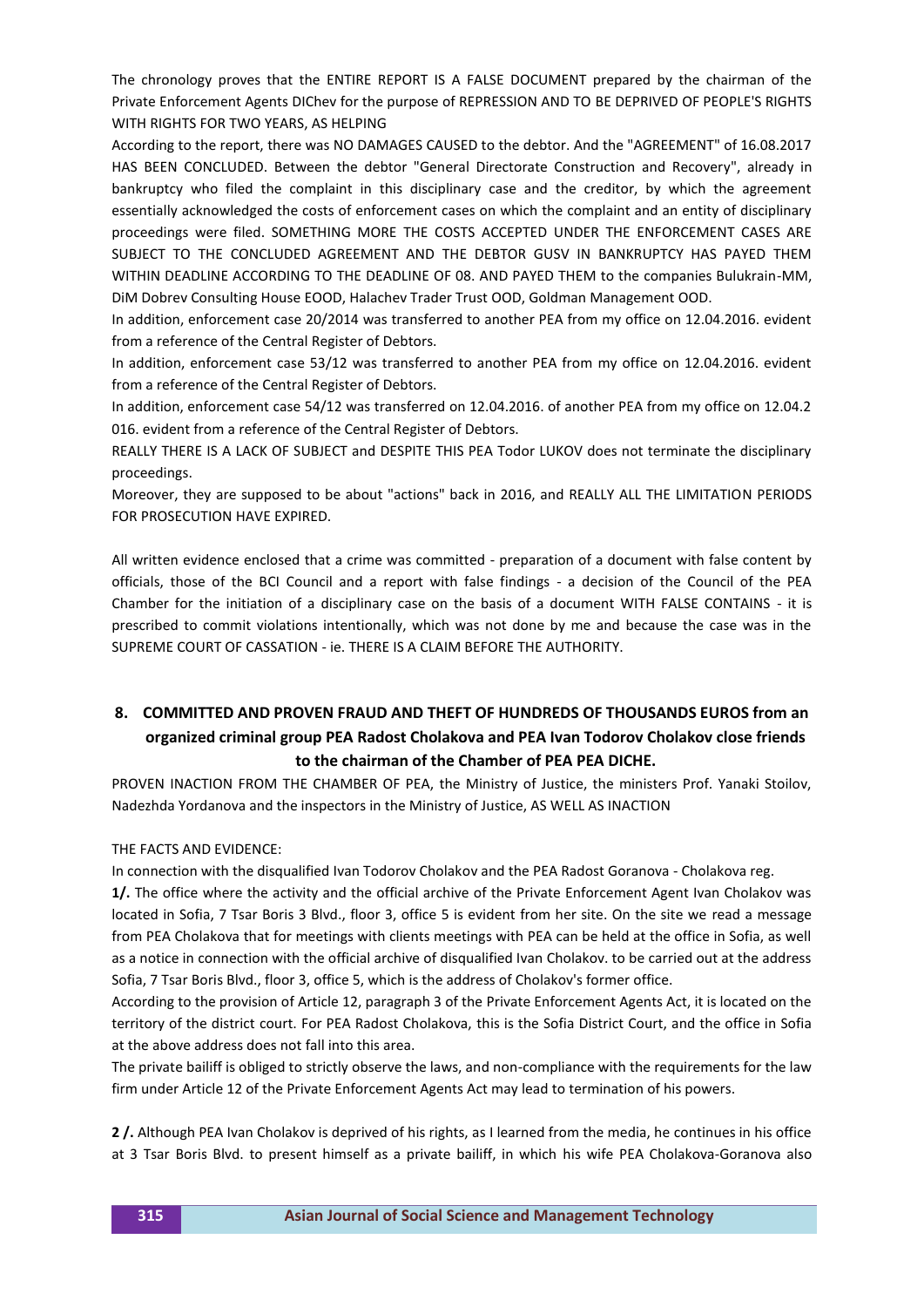works. I learned that the Sofia District Court has an area of operation that is OUTSIDE SOFIA. There is also an auxiliary team of at least 3 people in the control, which I signal.

I am submitting a signal for inspection of the activity of PEA Radost Cholakova reg. № 925 PEA V. Lyubenova reg. 780 and PEA Ivanov Cholakov for drastic violations and abuses committed by the three together and separately with the imposition of the most severe punishment "DEPRIVATION OF RIGHTS FOREVER. The facts are as follows:

On the basis of a writ of execution issued by the SRS 74 panel under gr.d. Private Enforcement Agent Ivan Cholakov filed an enforcement case under number 2337830400706, transformed by Private Enforcement Agent Cholakova under № 20189250401592.

As there were no enforcement actions in the enforcement case at PEA Cholakov and then at PEA Cholakova and the creditor Bobo 5 and Sons Ltd. was not requested to perform them, I submitted on March 19, 2021 a request for termination of the enforcement case due to change, which she did not do.

On April 19, 2021, I obtained a writ of execution against Dobrich Road Construction for the amount of BGN 595,563.10. On the same day, I also received an arrest warrant for enforcement case 706/13. On April 19, 2021, my debtor in my enforcement case translates at the request of PEA Cholakova, which she does despite the change and without terminating the enforcement case, for which she is obliged by law and provided that the termination occurs by law and not by virtue of an act of the Bailiff, with which request seized the cited amount, at my request from the debtor Road Construction, who transferred the amount to her enforcement case and to her special account.

On July 12, 2021, I was personally invited by the Private Enforcement Agents Ivan Cholakov to visit his office at 7 Tsar Boris Blvd. in Sofia to "work". He received me in his office.

In the office were PEA Cholakova and two other employees. In his office, where we were only two PEA Cholakov threw two things on the table for me to sign. I started reading, and he said, "What are you going to read, I will not lie to you." One sheet was for Bobo 5 and sons, but I objected to the second. the transferred amount from Road Construction 595 565 and the amount under the writ of execution and the costs should have been transferred to the trust / client / account of lawyer Alexander Ivaylov Tonev, with business address Sofia, 13 Dunav Str., 2nd floor, as the account was at UBB.

I do not know lawyer Tonev. I refused to sign this document and then Cholakov got up and opened the glass blind in the office and there I saw three people I did not know. Cholakov invited them to come to us with his hand and said "THESE BOYS ARE HERE TO HELP YOU TO SIGN AND THEN YOU WILL PURCHASE THEM.

I was very scared and since I had no other choice I signed the contract. This contract was also signed by Ivan Cholakov as a controlling party, and was not signed by lawyer Tonev, as he was not present in Cholakov's office as a contractor. Subsequently, I know that the amount under the writ of execution was transferred to the creditor in the enforcement case filed with PEA Cholakov under number 706/13 and converted at PEA Cholakova under number 1592/18. As a result of the email I received messages from Cholakov transferred a maximum of 40-50 thousand levs from the remaining 595,563 after the transfer of the creditor "Bobo 5 and Sons" and I received a threatening that I will be left without them since I do not want to receive them.

AFTER THE AMOUNT OF OVER 470,000 BGN WAS TRANSFERRED TO ATTORNEY Alexander TONEV after an invitation to him to translate it for me, he explained that since the person ALEXANDER NIKOLAEV GEORGIV WHO had a power of attorney from me, which was actually withdrawn on 30.11.2016. and although it was withdrawn and this is known both by PEA CHOLAKOV and by PEA RADOST CHOLAKOVA, the latter - ALEXANDER NIKOLAEV GEORGIEV WAS WITHDRAWN THE MONEY OF MY COMPANY

#### THIS IS A SCHEME FOR THEFT OF MONEY IN ESPECIALLY LARGE SIZES.

On August 6, 2021, I received an AIP from PEA Veselka Lyubenova Reg № 780 on enforcement case 20217800400253, a copy of which I enclose. namely the composition issued in accordance with gr.d.49188 / 13 of SRS 74 in favor of "Bobo5 and Sons" Ltd. With the invitation I was invited beyond the already paid amounts in enforcement case 706/13 of Cholakov, transformed under a new number 1592/18 of PEA Cholakova, as the total amount of the obligation had increased to BGN 188,662.31.

It is obvious that the manager of Bobo5 and Sons Ltd. not only exceeded the right, but after taking the writ of execution he formed it again with PEA Lyubenova, as PEA Cholakova should not have returned the writ of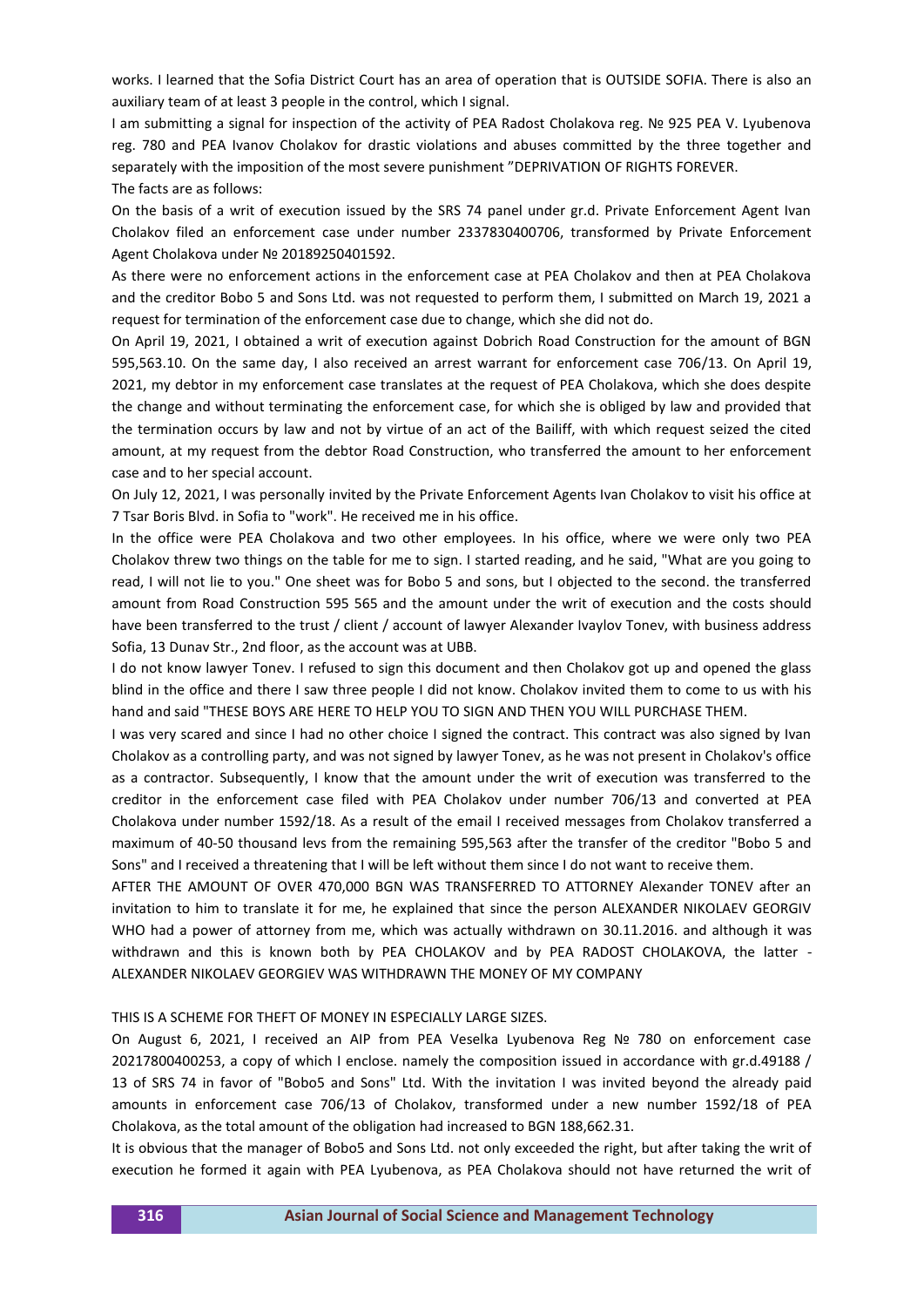execution on which he has full payment and he should have remained with her in the enforcement case, as the amount had been collected.

With regard to PEA Lyubenova, upon presentation of a writ of execution from 2013, according to which the receivable was obviously repaid, she should refrain from enforcement actions in order not to cause damage. Contrary to this rule, it imposed a lien on my claims against lawyer Alexander Tonev and PEA Cholakova. Ie THIS IS A SCHEME FOR THEFT OF ALL MY FUNDS - OVER BGN 670,000.

Although PEA Cholakov has been deprived of his rights, his office on Tsar Boris III Blvd. and her office is not in Sofia, but in Slivnitsa. For what reasons Cholakov presents himself as an active PEA after being deprived of his rights.

As the actions of the three Cholakov, Cholakova and Lyubenova grossly violate the principles of judicial enforcement, morality and good name of private enforcement, what was done speaks of accomplished crimes, for which I will further report to the Specialized Prosecutor's Office for Organized Crime.

**3 /.** PEA Goranova-Cholakova carries out commercial activity.

Tsvetan I was forced to sign a contract. Please, after carrying out the inspection and establishing the accuracy of what I have stated, initiate disciplinary proceedings against PEA Ivan Cholakov, PEA Radost Cholakova and PEA Veselka Lyubenova with the imposition of the most severe PENALTY DEPRIVATION OF RIGHTS FOREVER.

Obviously, the goal is to STOLE THIS MY MONEY of about BGN 500,000, such as the actions of PEA Cholakov, PEA CHOLAKOVA, lawyer Tonev, Neykov, assisted by a lawyer. Tonev, Nikoil Neykov from the company "Bobo 5 and Sons", and PEA LYUBENOVA.

THE VIOLATION IS SO DRASTIC THAT after the initiation of the disciplinary proceedings, PEA CHOLAKOVA, PEA LYUBENOVA SHOULD BE IMMEDIATELY DISMISSED FOREVER FROM THE POST AS PEA.

REQUEST by the Chief Prosecutor IVAN GESHEV,

IMMEDIATELY to initiate pre-trial proceedings for FRAUD AND THEFT IN ESPECIALLY LARGE AMONGS FROM THE ACCESSION GROUP - PEA Goranova-Cholakova, PEA Ivan Todorov Cholakov, lawyer. Tonev and the person ALEXANDER NIKOLAEV GEORGIEV.

**3 /.** I hereby make a request for IMMEDIATE DEPRIVATION OF RIGHTS AS PEA "FOREVER" of PEA Goranova-Cholakova reg. 6 item 7 of the LAW ON PRIVATE BAILIFFS AND SHOULD BE DEPRIVED OF RIGHTS AS A PRIVATE BAILIFF ONLY ON THIS BASIS.

I enclose a CONTRACT FOR FINANCIAL ASSISTANCE dated 01.09.2019. between RADOST RUMENOVA GORANOVA-CHOLAKOVA - as a lender and me Tsvetan Petrov Petkov as a borrower.

This contract establishes that PEA Cholakova-Goranova in violation of PEA, performs several unregulated activities such as commercial, credit without the necessary permission and activities in gross violation of the rights and obligations of PEA, as well as lobbying in commercial matters.

The purpose of the contract under items 3 A and B are the cited enforcement cases from the official archive, to which I am a debtor, and Radost Rumenova Goranova-Cholakova is a Private Enforcement Agent. It is these stipulations that contradict the rights assigned by Article 2 of the Private Enforcement Agents Act by the Minister of the Ministry of Justice, who, having assigned them, has the right to revoke them, even without conducting disciplinary proceedings initiated by him. , under which he may seek a penalty of "deprivation of rights forever".

Remuneration in the form of interest, also inadmissible for a private bailiff, has also been agreed in item 3 et seq.

DESPITE THESE INDISPUTABLE EVIDENCE OF AN ORGANIZED CRIMINAL GROUP OF PEA Radost Goranova-Cholakova, PEA Ivan Todorov CHOLAKOV, LAWYER AND THIRD PARTIES of the Inspectors at the Ministry of Justice, of the Ministers Prof. YANAKI STILOV and Minister NADEZHDA YORDANOVA, as well as FULL INACTIVITY AND TIGHTENED UMBRELLA FROM THE CHAMBER OF PEOPLE'S CHANGE CHOLAKOV.

EVEN MORE THAT IT IS PROVING THAT PEOPLE RADOST GORANOVA-CHOLAKOVA carries out commercial activity, for which the MINISTERS Prof. YANKI STOILOV and Minister NADEJA YORDANOVA HAD TO DELETE PARTICIPATION.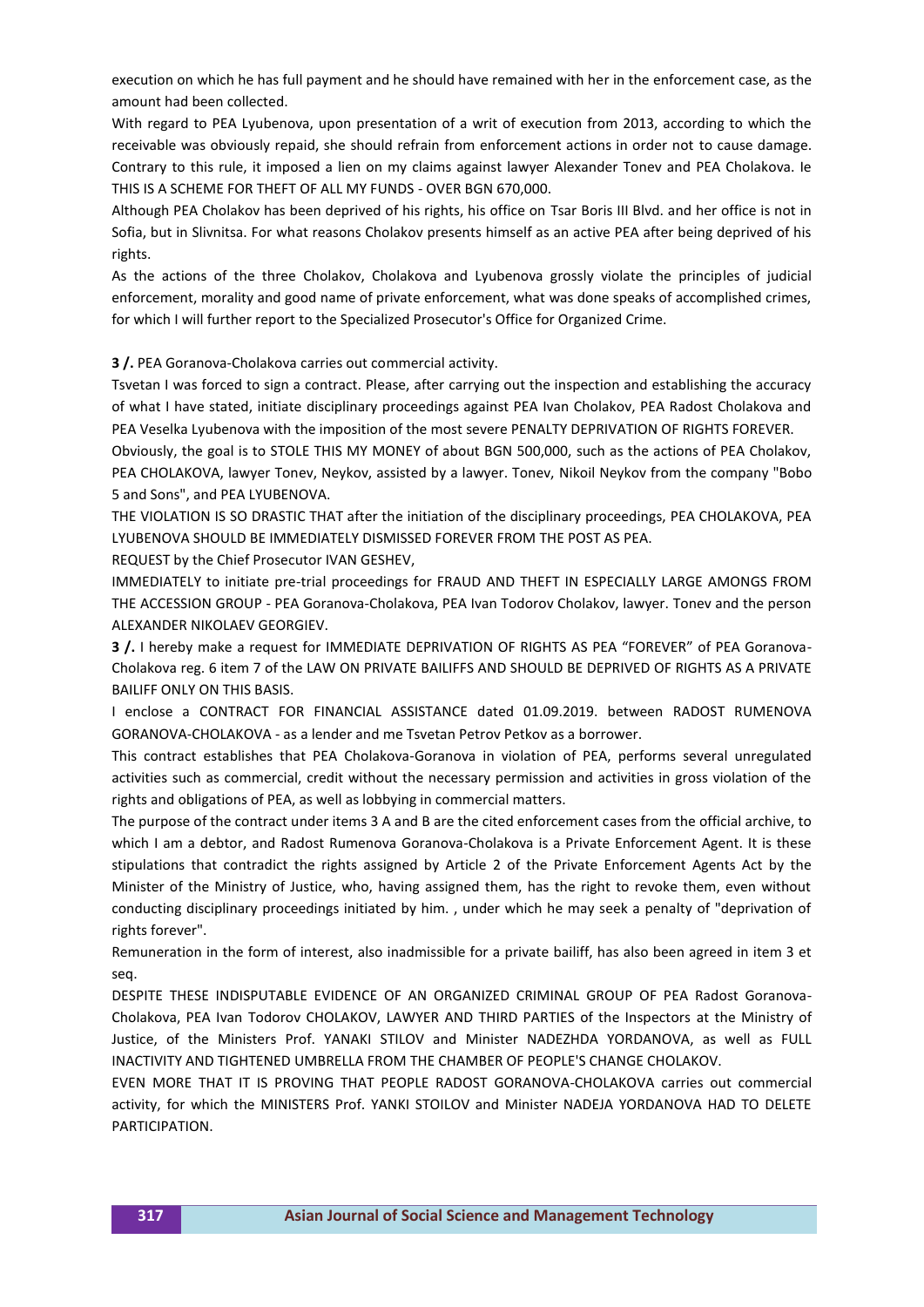# **9. HOW the judges of the Sofia City Administrative Court legalize the crimes of the Council of the Chamber of Private Enforcement Agents, the chairman of the Private Enforcement Agents Dichev and the chairman of the Private Enforcement Agents Ivan Hadjiivanov with the fraud of false false allegations**

The Council of the Chamber, the chairmen PEA Dichev and PEA Hadjiivanov hide the reports on the basis of complaints against certain PEAs, which reports then on the basis of which the Chamber Council decides to initiate a disciplinary case and punish the PEA with deprivation of rights of the PEA.

Even if the respective PEA wants to provide him with these reports, which are mostly prepared by the PEA and in the case against the PEA M.G. the reports prepared are about PEA Dichev, neither the council of the Chamber of PEAs nor the disciplinary panel HIDE THESE REPORTS.

If the relevant PEA appeals against the refusal of the Chamber or the disciplinary panel to provide certified copies of these reports - fraud and reports - documents prepared with false content, before the Sofia City Administrative Court, Judges VESELINA ZHENAVAROVA, ZORNITSA DOYCHINOVA, even TsVAT criminal and legitimize CRIMES BULLY OF REPRESSION of the Council of the Chamber of Private Enforcement Agents.

The rulings by which these judges from the ACCG Veselina Zhenavarova, Zornitsa Doichinova, Tsvetanka Paunova have left without consideration the request for obligation to transcribe from the two reports on the basis of which dissertations 44/16 and 27/17 were prepared and filed as COMPLETELY ILLEGAL,

WRONG, IN PUBLIC USE OF OFFICIAL POSITION AND IN VIOLATION OF THE LAW.

The definitions prove the complete bias on the part of the judges of the Administrative Court Sofia city, who apparently serve the Mafia, to this neo -fascist neoliberal mafia of the Council of the Chamber of PEA with Presidents of PEA Dichev and President PEA Ivan Hadzhiivanov, are also unlawful because even in the case not even in the case, THE DUE STATE FEE OF 10 BGN HAS BEEN PAID AND IN FACT THAT THE JUDGES HAVE ESTABLISHED THE CASE AND HAVE EVEN DECIDED THEIR ACTS WITHOUT PAYING A DUTY DUTY DUTY.

With these definitions, the Judges of ACSG legalize crimes committed by the PEA reports - counterfeit - a fraud that requested deprivation of rights such as PEA without any violation in enforcement cases - with a discipline formed on the grounds that the company had no PIN, which was complete LEGAL ABSURDITY AND FRAUD.

Ie THERE IS A LEGALIZATION OF A CRIME BY THE JUDGES TSVETANKA PAUNOVA, VESELINA ZHENAVARONA, ZORNITSA DOICHINOVA, AND REFUSAL OF JUSTICE - JUDGMENT AND BREAKDOWN.

There is indisputable evidence of a bias of judges Veselina Zhinova, Zornitsa Doychinova, Tsvetanka Paunova to the defendants, all the more so that before I learned about the definition of Judge Veselina Menvarova, the mafia man who owes her life to my husband - Prince Lord Prof. Academy Momchil Dobrev confirmed that SUCH LAWLESSNESS WILL BE COMMITTED AGAINST PEA MG of the three judges. Even after referring the presidents of the Sofia City Administrative Court, Judge Radostin Radkov, and the President of the Supreme Administrative Court, Judge CHOLAKOV, there is no implementation of the law, which proves that MAYATA in the administrative courts reaches the highest level.

Such is the practice in administrative case 4268/2022 of Judge ZORNITSA DOYCHINOVA, in administrative case 4306/2022 of Judge Tsvetanka PAUNOVA.

# **10. THE EUROPEAN COMMISSION and THE EUROPEAN UNION with Presidents BARROSO, Jean-Claude Juncker, and Ursula von der Leyen, the NATIONAL ASSEMBLY OF THE REPUBLIC OF BULGARIA, PRIME MINISTER BOYKO BORISOV, MINISTERS OF JUSTICE Prof. Yana Kivadova, Tsecavaca Kivadova Nadezhda Yordanova in support of the MAFIA in PRIVATE JUDICIAL ENFORCEMENT**

Despite the countless signals to the European Commission and the European Union and the European Parliament, and the National Assembly and evidence of the mafia in private enforcement, in the lawlessness committed by the chairman and PEA Georgi Saykov DICHEV and specific PEAs from the mafia is TENSIONED this mafia.

And vice versa, despite the indisputable evidence of crimes committed by PEAs, which actually belong to the mafia, there are NO ACTIONS or by Ministers of Justice HRISTO IVANOV, PAVLOVA, TSETSKA TSACHEVA, Danail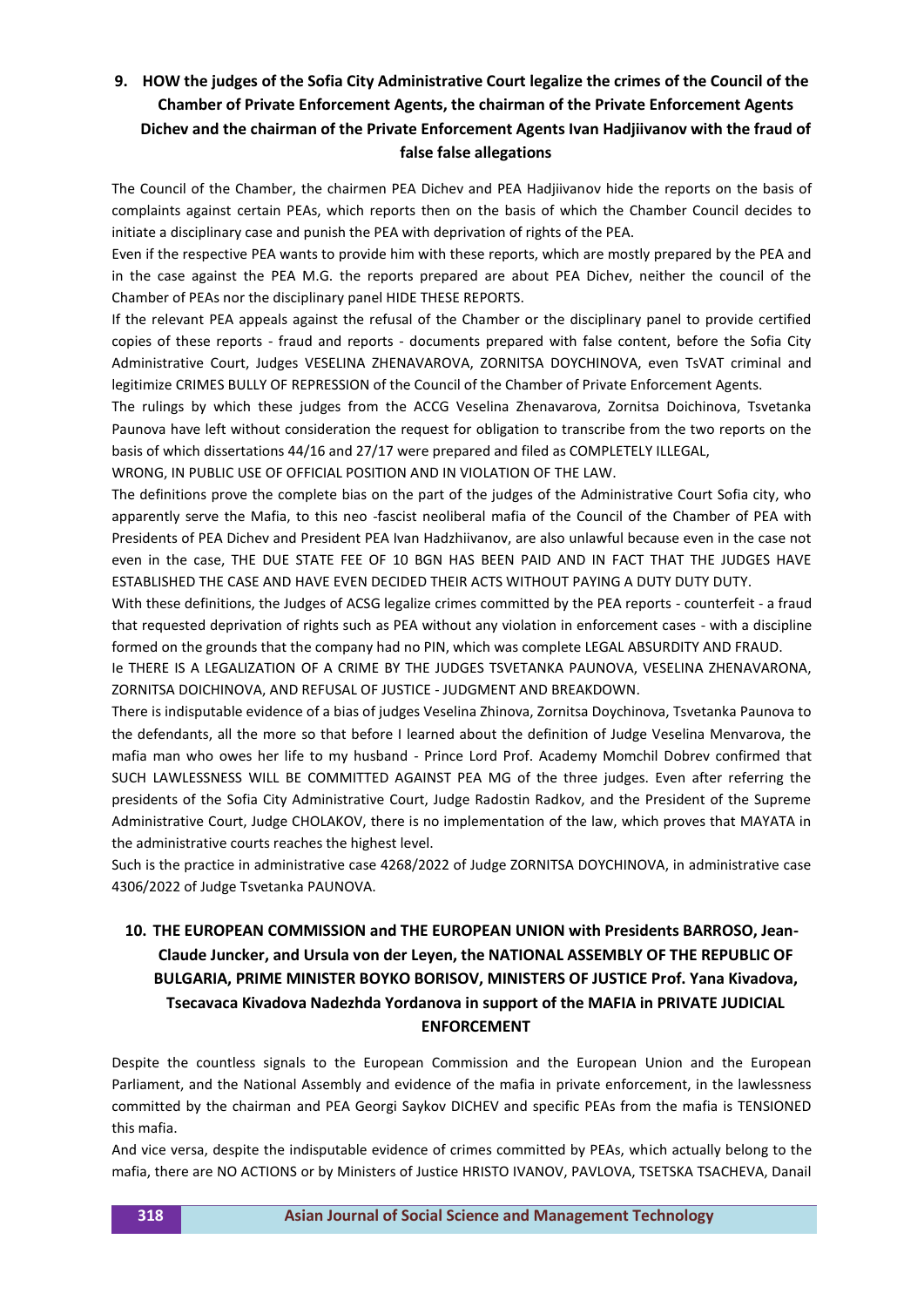Kirilov, Prof. Yanakiva, Yanakida, Ahdeva. Members of the National Assembly of the Republic of Bulgaria, the European Commission, the European Union, the European Parliament, the Venice Commission, the European Court of Human Rights.

# **11. PROPOSALS to the National Assembly, to MPs and to Ministers of Justice, to the Prime Minister BOYKO BORISOV, to the Ombudsman MAYA MANOLOVA for amendments to the Law on Private Enforcement Agents in order to eliminate the MAFIA of PEA Dichev in this organization and to stop the repressions of the chairman of the PEA Dichev and the PEA Ivan Hadjiivanov against honest PEAs who do not belong to the mafia.**

Despite the numerous signals with evidence of the mafia in the altar of the PEA, the violations of the PEA by the mafia, which remain unpunished, despite the umbrellas stretched by the prosecutor's office to Chief Prosecutor Assoc. Prof. Boris Velchev, Chief Prosecutor SOTIR TSATSARAVO which has spread an umbrella over the violations of the PEA by the mafia by inspectors and ministers and deputy ministers of the Ministry of Justice Hristo Ivanov, Pavlova, Tsetska Tsacheva, Danail Kirilov, Zlatarova, Ahladova, Prof. Yanaki Stoilov, Nadezhda Yordanova, CHANGE THE LAW ON PRIVATE BAILIFFS IS NOT MADE, because the mafia in these institutions also serves the mafia of PEA Dichev and other PEAs.

And the proposals will remove THIS NEOLIBERAL NEOFASCIST GENOCIDE AND REPRESSION from the chairmen of the Private Enforcement Agents Dichev and Private Enforcement Agents Hadjiivanov over the Private Enforcement Agents who do not belong to the mafia.

The proposals are in the context of the Constitution of the Republic of Bulgaria as the Law on Private Enforcement Agents grossly violates the CONSTITUTION of the Republic of Bulgaria.

Although these proposals were given to the Ministers of Justice Hristo Ivanov, Pavlova, Tsetska Tsacheva, Danail Kirilov, Ahladova, Prof. Yanaki Stoilov, Nadezhda Yordanova, although these proposals were given to the Parliamentary Committees on Law in the National Assembly to the Council of Ministers with Minister Chairman Boyko Borissov, to the Ombudsman of the Republic of Bulgaria, Maya Manolova, none of these institutions and individuals is taking any steps to change the law on private bailiffs.

This proves that in these institutions, ministries, the Council of Ministers, the Prime Minister, the MPs, the Ombudsman are interested in the continuation of this mafia and her work for the benefit of the Mafia by the Chamber of PEA, personally of the PEA Dichev and his company.

Suggestions in brief:

1 /. Disciplinary proceedings should be removed from the Chamber of Private Enforcement Agents and only the Inspectorate at the Ministry of Justice should consider disciplinary proceedings and be a full priority of the Ministry of Justice.

REASONS: At least there is a conflict of interest between two PEAs in a disciplinary commission to consider complaints against PEAs - THEIR COLLEAGUE COMPETITOR.

This is VENDETA. THIS IS THE MAFIA.

Here the role of the guild itself to protect its members is depersonalized. There is no such REAL DEFENSE of the GUILD TO PROTECT ITS MEMBERS, THIS IS FASCISM

THERE ARE Vedas and ORDERS for deprivation of insane "violations" with the PURPOSE OF DESTRUCTION OF WHOLE FAMILIES.

Private Enforcement Agents Dichev with the complaints against private enforcement agents who are not from the mafia and their relatives in the National Revenue Agency and the Prosecutor's Office GO OUTSIDE THE MORALS and the fact that he is the chairman of the Private Enforcement Agents. In reality, he uses his position against the PEAs that are not from the mafia and their relatives.

IZKI and others.

The Chamber of Private Enforcement Agents was ESTABLISHED in accordance with the LAW. Numerous texts regulating its structure CONTRARY to the CONSTITUTION. For example, the bodies of the CHAMBER - ALREADY PEA DICHEV IS THE FOURTH TERM OF THE CHAMBER OF PEOPLE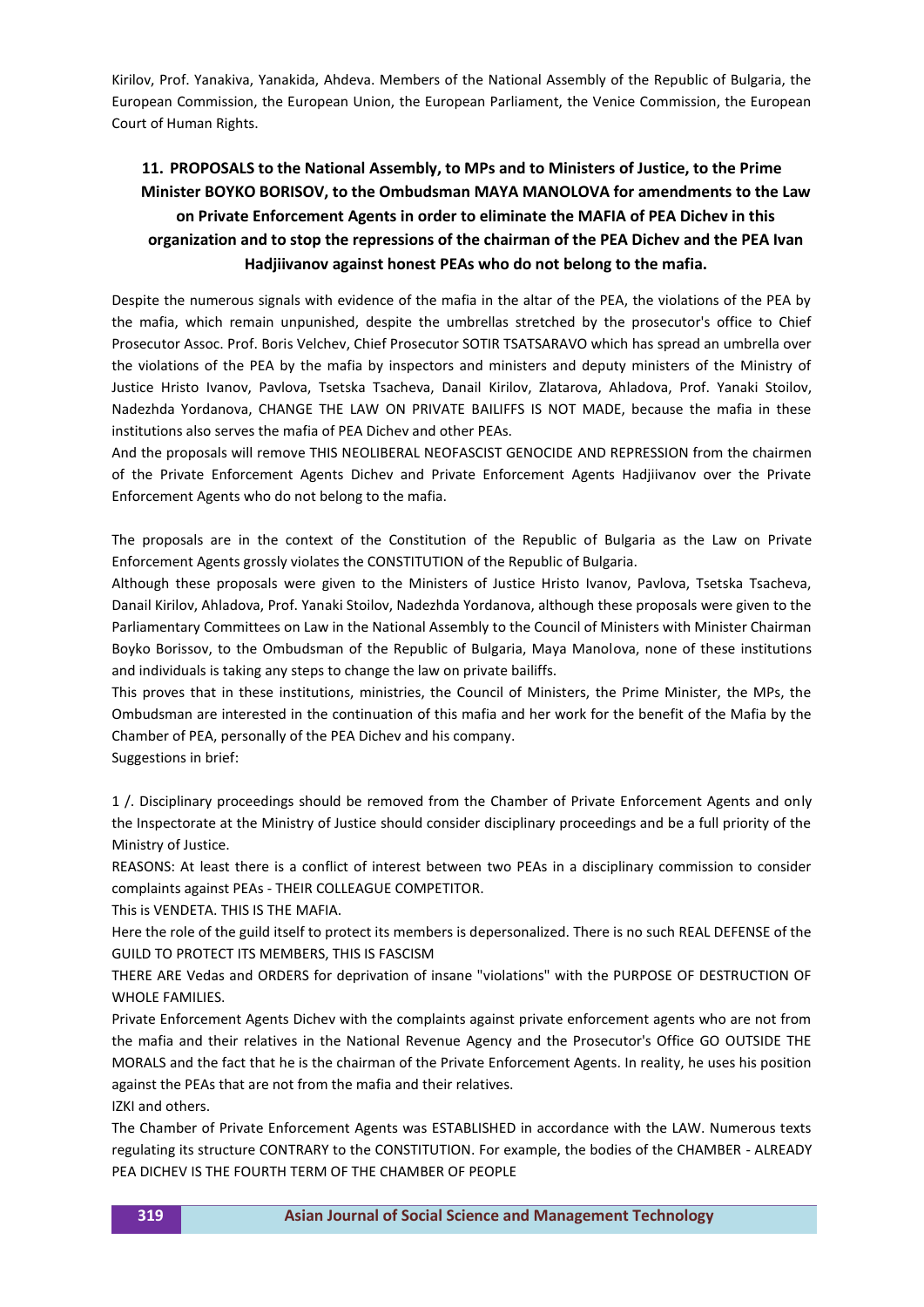This is not accidental. THIS IS THE MAFIA.

2 /. Financial reporting and financial audits, inspections and control to pass to the MINISTRY OF FINANCE. This is a financial issue, not even for PEAs who are not financiers but lawyers.

Control of the professional guild by the CHAMBER OF PEA IS INADMISSIBLE. THESE ARE ORDERS OF THE MAFIA FOR DESTRUCTION OF FAMILIES.

3 /. To make a legislative change regarding the RIGHT OF FREE ASSOCIATION OF PEA.

Otherwise, PROVEN ORDERS MADE BY PEOPLE DICHEV AND COMPANY AGAINST other PEAS will be received. The above proposals are proved by EXPRESSLY AND PROVEN COMMITTED CRIMES by PEA DICHEV, stretched ZADAR over DICHEV and PEA YAKIMOV.

4 /. Introduction of rehabilitation in the Law on Private Bailiffs

Although the PEA does not explicitly record rehabilitation under law, it is an institution known from Roman law, which in the presence of certain prerequisites of the law and after their implementation completely erases the adverse effects of punishment.

The purpose of the law is for the imposed punishment to have an educational and dissuasive effect on the punished person and for him to refrain from committing any other violation within the term determined by law.

This has the only value in front of you to illustrate how in the absence of real control by the state the Disciplinary Commission of the Chamber of Private Enforcement Agents can afford arbitrariness and punish other members of the Chamber who are its competitors, which in inequality in disciplinary Commission in favor of two members of the Chamber against a representative of the Ministry of Justice, shows the arbitrariness, which is exercised not against the actual violators of the law, but against the same persons declared "rotten apples" who are not in the circle of the President PEA DICHEV and the leadership of the Council and do not belong to his mafia.

As an institute, rehabilitation is explicitly regulated in the LA, where it is three years from the expiration of the sentence, under the Notaries Act, where it is five years, exists in the Penal Code, where any person can be rehabilitated, including murderers and perpetrators. serious intentional offenses, which is why it is unjustified that it should not occur for a person acting as a private bailiff.

 As the state has delegated the rights of private bailiffs under the procedure and procedure for acquiring legal capacity, regulated in the Private Enforcement Agents Act by the Minister of the Ministry of Justice, who terminates its powers, the Ministry of Justice is the only body that can

3.1.Rehabilitation is an institution with almost universal legal effect Rehabilitation is a legal procedure aimed at erasing the consequences of the sentence imposed after serving the same It occurs automatically without the need for any action, only by law, in certain by law cases or by special act

Although there is no explicit text in the Private Enforcement Agents by analogy with the law and as the closest applicable law, regulating the activity of the other free legal profession of notaries legally regulated by a competition - Art. 80a of the Notaries Act, their sentences have been deleted by law, as more than five years have passed since the last serving, including the most severe one-year disqualification sentence imposed on me, which expired in July 2011. are for my cases in 2007 and the beginning of 2008 (almost ten years, and my maintenance with this file strongly affects my rights, my personal sphere and is a prerequisite for seeking damages from the ECHR

Deletion of the disciplinary sanction Art. 80a. (New, SG No. 18/2003) The disciplinary sanction shall be deleted if the following have expired since its imposition:

**1. one year - for the punishment under art. 75, para. 1, item 1;**

**2. two years from the payment or the compulsory collection of the fine under Art. 75, para. 1, item 2;**

**3. three years from the imposition of the punishment under Art. 75, para. 1, item 3;**

**4. five years, as of the expiration of the term of the punishment under art. 75, para. 1, item 4.**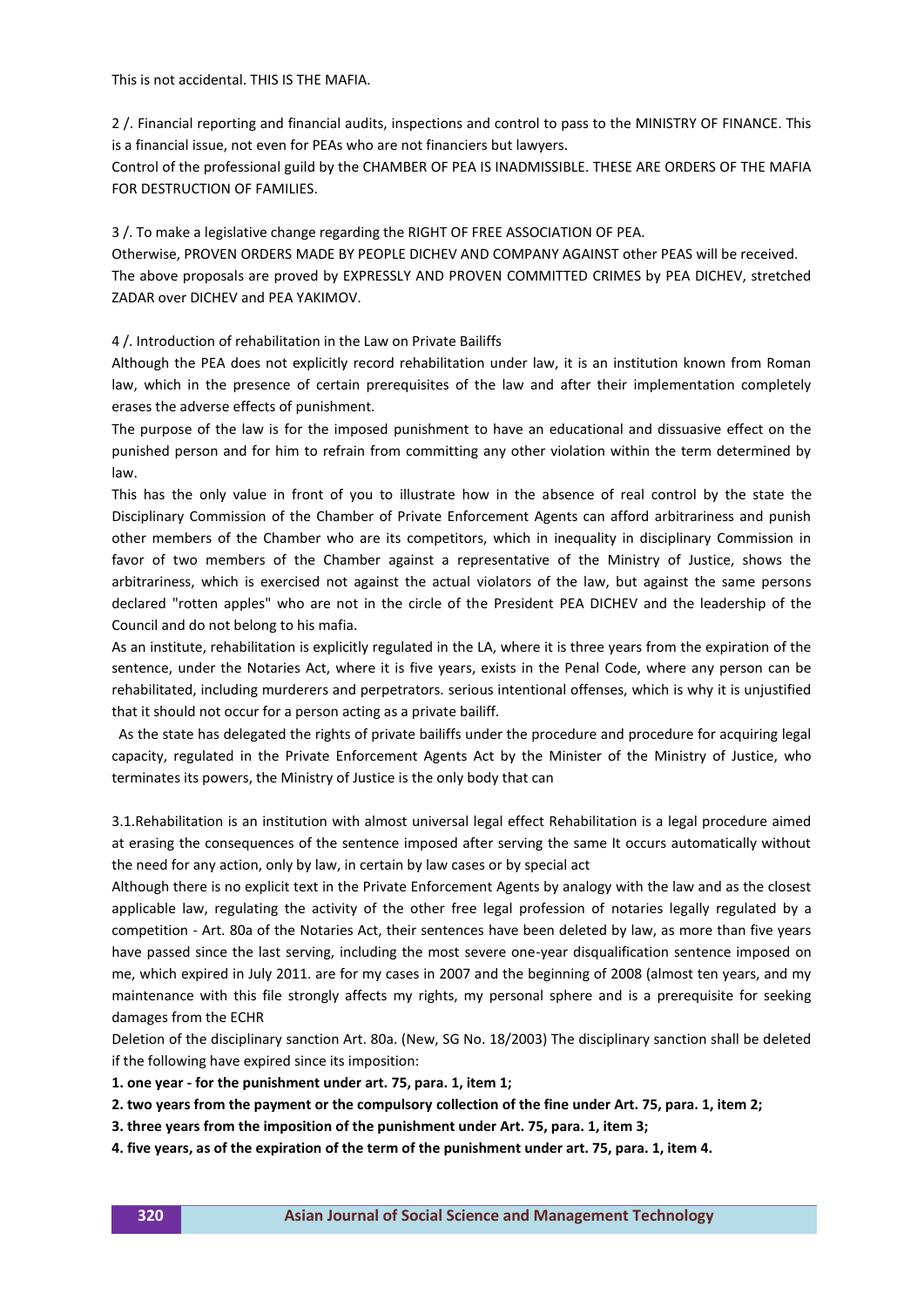3.2. The Court of Justice has imposed an obligation on the national court to ensure the full effect of the rules of EU law, leaving any provisions of national law, even if subsequent, contrary to them, if necessary on its own initiative, without requiring or requiring to await the repeal of such a provision by legislative or other constitutional order.

In this sense - Decision of 9.03.1978 in case 106/77 of the ECJ. The above circumstances entitle the disciplinary panel to order the rehabilitation of previously imposed disciplinary sanctions, citing the considerations set out below, namely:

Apart from the cited text of the Law on Notarial Activity and Article 135 of the LA, it determines the regime of rehabilitation of the imposed disciplinary punishments of lawyers, as this term is much shorter than three years and the rehabilitation erases the unfavorable consequences for each punished person.

It is obvious that the Private Enforcement Agents Act contains a very serious gap, which gap can be filled only through the institute of common law and the application of the law of free legal professions in Bulgaria. as it does not meet the requirements of Article 15. (1) of the Law on Normative Acts - The normative act must comply with the Constitution and other normative acts of a higher degree.

(2) (New, SG No. 46/2007) If a normative act contradicts a regulation of the European Union, the regulation shall apply.

All persons are equal before the law and are entitled without any discrimination to equal protection of the law. In this regard, the law must prohibit all discrimination and provide all persons with equal and effective protection against all discrimination based on race, color, sex, language, religion, political or other opinion, national or social origin, property status. , birth or any other signs.

3.3. According to the International Covenant on Civil and Political Rights, all persons are equal before the law and are entitled without any discrimination to equal protection of the law. In this regard, the law must prohibit all discrimination and provide all persons with equal and effective protection against all discrimination based on race, color, sex, language, religion, political or other opinion, national or social origin, property status. , birth or any other signs.

The Pact was ratified by Decree № 1199 of the Presidium of the National Assembly of 23.07.1970 - SG, iss. 60 of 1970. In force for Bulgaria since March 23, 1976. Issued by the Ministry of Foreign Affairs, prom. no. 43 of 28 May 1976, Considering that, in accordance with the principles enshrined in the Charter of the United Nations, the recognition of the inherent dignity of all members of human society and of their equal and inalienable rights constitutes the basis of freedom, justice and peace in the world, recognizing that these rights derive from the dignity of the human person, recognizing that, according to the Universal Declaration of Human Rights, the ideal of free human beings enjoying civil and political freedom and free from fear and not threatened by misery can only take place if conditions are created in which everyone can enjoy their citizenship.

## **12. DEMOCRACY FORMULA, JUSTICE / INJUSTICE DEGREE, Corruption Formula, Mafia Formula, Mafia Formula, Mafia Formula, Confidence Level Formula, Truth Level Formula.**

### DEMOCRACY DEGREE FORMULA / 2006

DEMOCRACY = POWER - Influence - Relationships - Interests - ORDER / AND - Mafia / mafia structure / internal or external / - Monopoly rights + laws / rules / practices / procedures / / freedoms // - possibility to make an alternative decision Duty - Responsibility - morality / ethics - observance / application / enforcement of the law by judges / prosecutors / statesmen - Control / Sanction - corruption / corrupt practices - information manipulation - structure of society - economy - inequality + obligations - Justice / injustice - Trust / Degree of trust

FORMULA of Degree of Justice / Injustice - 2006 - Prof. Momchil Dobrev and Prof. Mariola Garibova-Dobreva /: JUSTICE / INJUSTICE = POWER + Influence + Relationships + Interests + WAY / AND + Mafia-structured structure / internal or external / + Monopoly rights / rights + laws / rules / practices / procedures + possibility to make an alternative decision - Obligation - Responsibility - morality ethics - observance / application /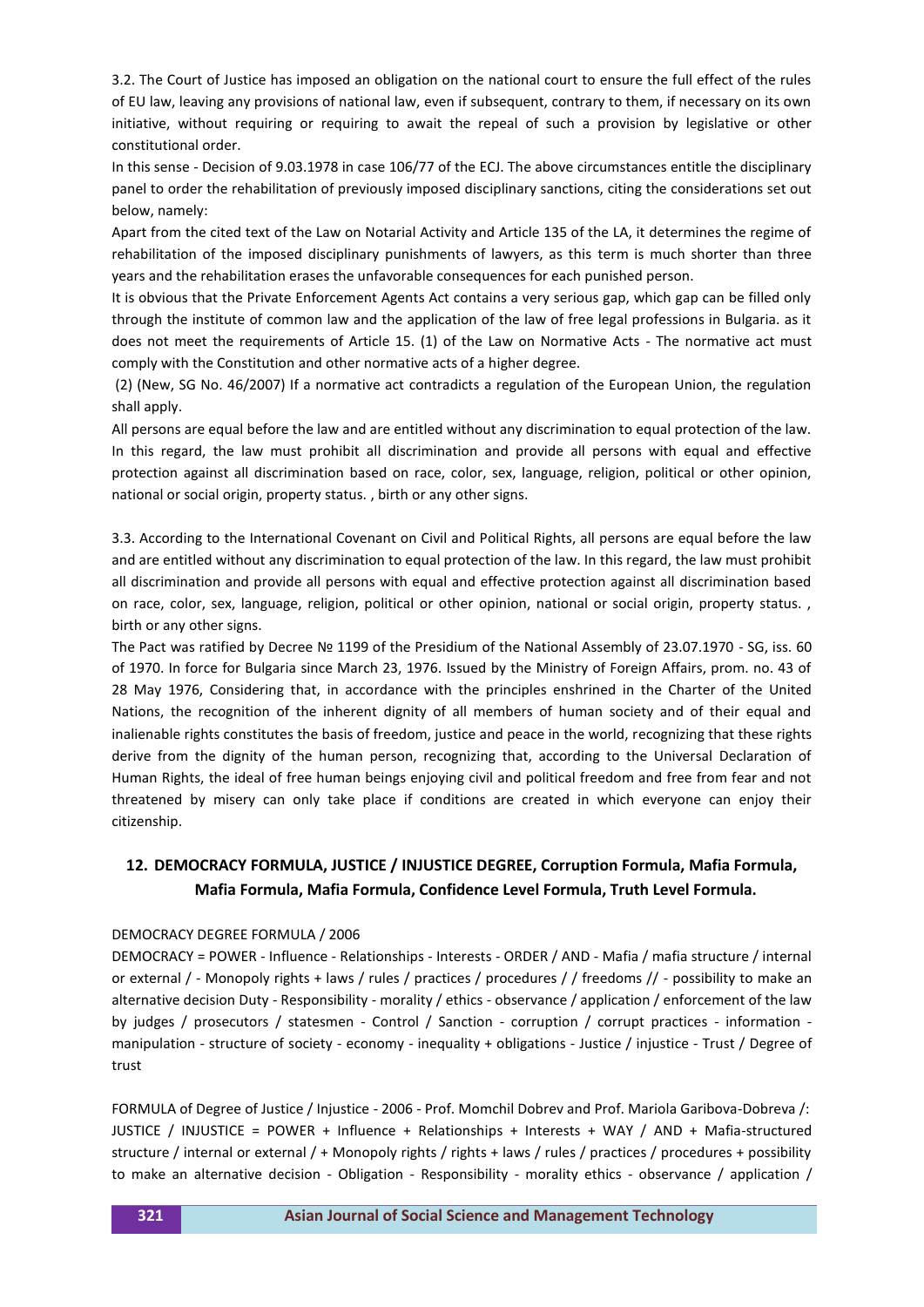enforcement of the law by judges / prosecutors / statesmen - Control / Sanctions - Corruption - Mafiaization - TRUST / DEGREE OF TRUST.

THE DEGREE OF JUSTICE / INJUSTICE depends on the degree of MAFIOTISM in a society, the degree of corruption among law enforcement and law enforcement agencies, the degree of trust of civil society in all actors in government - court, state prosecutor's office, how and whether judges and prosecutors obey the law, enforce the law, enforce the law, fail to enforce, break the law

prosecutor's office, state, municipalities., depends on the degree of truth.

The DEGREE OF DEMOCRACIZATION OF A SOCIETY depends on the respective DEGREE OF INJUSTICE / JUSTICE FORMULA of CORRUPTION / 2001 - Theory of Corruption - Prof. Momchil Dobrev

Corruption = Monopoly rights / rights + laws / rules / practices / procedures + possibility to make an alternative decision - obligation - responsibility - morality / ethics.

MAFIA FORMULA - 2001 - Mafia Theory - Prof. Momchil Dobrev

MAFIA = Power + Influence + Relationships + Interests + ORDER / AND + Mafia structure / internal or external structure / + Monopoly rights / rights + laws / rules / practices / procedures + possibility to make an alternative decision - obligation - responsibility - morality / ethics .

FORMULA OF MAFIOTISM - 2001 - Theory of Mafiaism - Prof. Momchil Dobrev

MAFIOTISMUS = PERSONAL Power / on the top of the state institutions / state and etc./ + Influence + Connections / to personal, private companies + Interests / personal, private, corporative / + ORDER / ORDERS + Personal Management of all state neveaus + Personal Control of all state niveausMafia structure / inside of or outside / + Monopolity Riegths + laws / rules / practices / procedures + possibility of taking an alternative decision - obligation - responsibilities - morality / ethics + Personal management and personal control of distribution of public state monetary and another resource.

### **13. CONCLUSION**

The described specific cases prove GENOCIDE OF LAW - and the mafia in private enforcement in Bulgaria led by its chairman PEA Dichev S, acting member of the Chamber of Private Enforcement Agents, inaction and lawlessness of the EUROPEAN COMMISSION AND THE EUROPEAN EUROPEAN UNION the lawlessness of THE MINISTERS OF JUSTICE, THE MINISTER - PRESIDENTS and nothing happens. There is no reaction from the EUROPEAN COMMISSION and the EUROPEAN UNION, OBVIOUSLY THEY ARE INTERESTED IN THIS MAFIA AND THIS LAWLESSNESS in the Republic of Bulgaria.

### **14. References LITERATURE REVIEW**

- 1. Dobrev, M. (2015) Theory of generating crises, Bulukrain-MM, Sofia, BG
- 2. Dobrev, M. (2016). Is there a mafia in the European Commission and Union?!? 1, Bulukrain-MM Sofia.BG
- 3. Dobrev, M. (2014). Theory of the corruption and Theory of the mafia, Bulukrain-MM, Sofia., BG
- 4. Dobrev, M. (2013). Theory if degree of trust, Bulukrain-MM, Sofia, BG.
- 5. Dobrev, M. (2010). Theory and praxuse of the Mafiotismus. Bulukrain-MM. Sofia
- 6. Dobrev, M. (2019) "The mafiotism in the EU, ECommission, E Parliament!?!?! And its protection with Gemany, France, Englans - the mafia in court, prosecutors, government in Bulgaria over ten years !!! The dept of EC and EU of houndret billions USD !!! "Bulukrain-MM. Sofia
- 7. Dobrev. M. (2018) "Theory and practice of Mafiotismus. Finance-banking resource technological mafiadriven Materialism "- Bulukrain-MM, Sofia
- 8. Dobrev, M., Garibova-Dobreva, Mariola (2020) The new old world order.- Bulukrain-MM, Sofia
- 9. Dobrev, M, Garibova M, /2020/ The Mafia, Mafia and Financial Bank Resource Technological Mafia Materialism - THE NEW OLD WORLD ORDER Bulukrain-MM
- 10. Dobrev. M. Garibova-Dobreva M. /2020/RESTART OF CIVILIZATION without mafia and financial banking resource technology in mafia Materialism - THE ONLY SOLUTION! Our suggestion. Bulukrain-MM
- 11. Dobrev,M. Garibova.M. /2018/ THE GENIUS OF PROF. MOMTCHIL DOBREV- HALACHEV and his theories, Theory of degree of trust, Theopry of degree of truth, Theory of mafia, Theory of corruption., Theory of